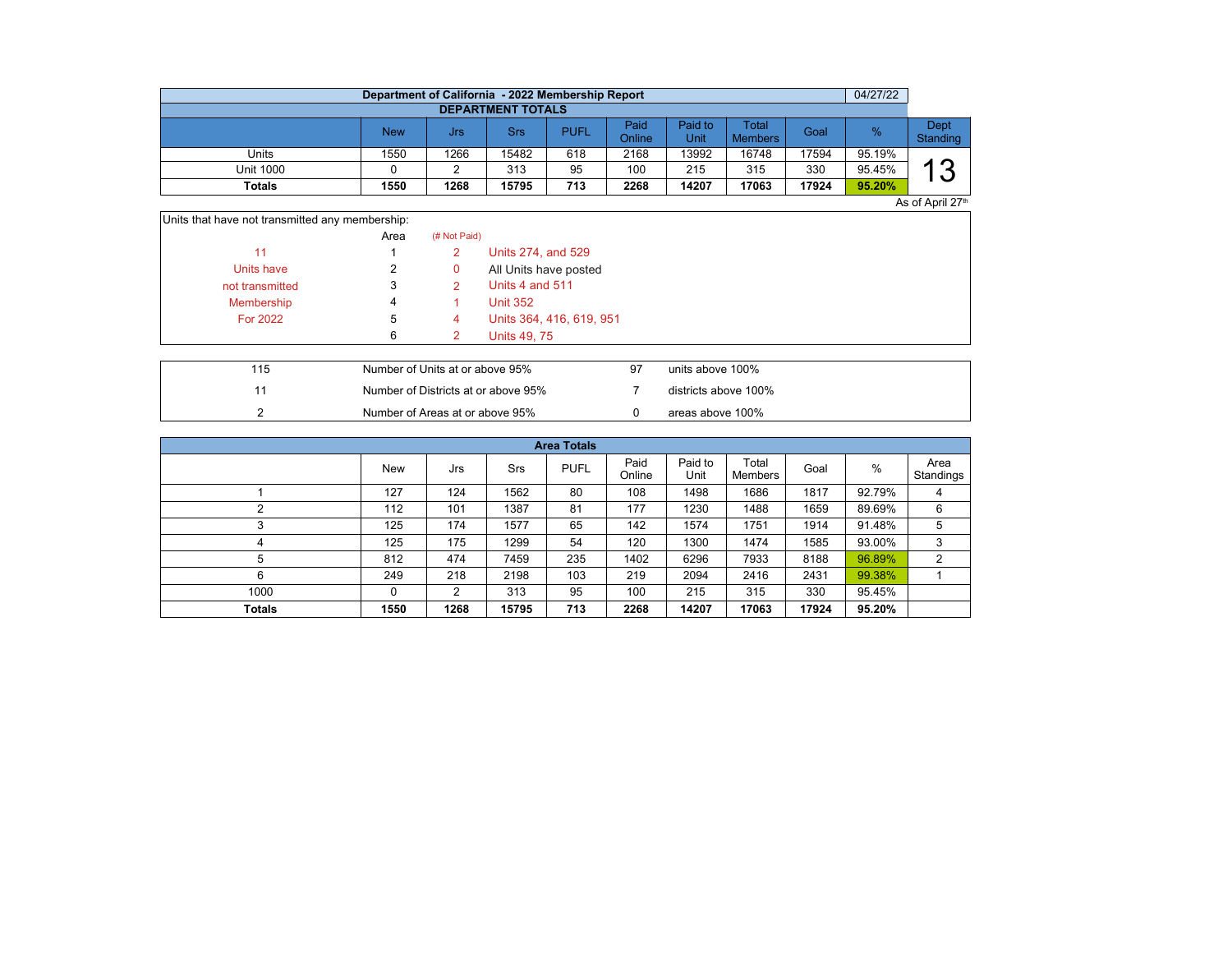| <b>District Totals</b> |                       |                       |            |                 |                                    |                 |                                      |            |                   |                              |  |
|------------------------|-----------------------|-----------------------|------------|-----------------|------------------------------------|-----------------|--------------------------------------|------------|-------------------|------------------------------|--|
|                        | New                   | Jrs                   | Srs        | <b>PUFL</b>     | Paid<br>Online                     | Paid to<br>Unit | Total<br><b>Members</b>              | Goal       | $\%$              | <b>District</b><br>Standings |  |
| 1                      | 22                    | $\overline{7}$        | 91         | 5               | 5                                  | 88              | 98                                   | 97         | 101.03%           | $\overline{7}$               |  |
| $\overline{2}$         | 26                    | 16                    | 255        | 10              | 19                                 | 242             | 271                                  | 296        | 91.55%            | 16                           |  |
| 3                      | 0                     | 0                     | 16         | 3               | 2                                  | 11              | 16                                   | 18         | 88.89%            | 20                           |  |
| $\overline{4}$         | 16                    | 30                    | 234        | 6               | 10                                 | 248             | 264                                  | 312        | 84.62%            | 26                           |  |
| 5                      | $\overline{21}$       | $\overline{11}$       | 338        | $\overline{26}$ | $\overline{25}$                    | 298             | 349                                  | 407        | 85.75%            | 25                           |  |
| 6                      | $\overline{26}$       | $\overline{53}$       | 376        | 16              | 29                                 | 384             | 429                                  | 406        | 105.67%           | 3                            |  |
| $\overline{7}$         | 16                    | $\overline{7}$        | 252        | 14              | 18                                 | 227             | 259                                  | 281        | 92.17%            | 14                           |  |
| 8                      | $\overline{2}$        | 3                     | 21         | 3               | $\mathbf{1}$                       | 20              | 24                                   | 30         | 80.00%            | 29                           |  |
| 9                      | $\overline{2}$        | $\overline{7}$        | 56         | 8               | 3                                  | 52              | 63                                   | 86         | 73.26%            | 30                           |  |
| 10                     | 3                     | 5                     | 61         | 6               | 0                                  | 60              | 66                                   | 79         | 83.54%            | 27                           |  |
| 11                     | 28                    | 31                    | 342        | 19              | 35                                 | 319             | 373                                  | 411        | 90.75%            | 17                           |  |
| 12                     | 25                    | 38                    | 264        | $\overline{7}$  | 20                                 | 275             | 302                                  | 341        | 88.56%            | 21                           |  |
| 13                     | 21                    | 28                    | 255        | 27              | 16                                 | 240             | 283                                  | 323        | 87.62%            | 23                           |  |
| 14                     | 14<br>$\overline{36}$ | 54<br>$\overline{33}$ | 318<br>342 | 15<br>15        | $\overline{35}$<br>$\overline{24}$ | 352<br>336      | $\overline{372}$<br>$\overline{375}$ | 451<br>367 | 82.48%<br>102.18% | $\overline{28}$<br>5         |  |
| $\overline{15}$        |                       |                       |            |                 |                                    |                 |                                      |            |                   |                              |  |
| 16                     | 133                   | 64                    | 973        | 16              | 78                                 | 943             | 1037                                 | 988        | 104.96%           | 4                            |  |
| 17                     | 24                    | 41                    | 115        | 0               | $\overline{2}$                     | 154             | 156                                  | 131        | 119.08%           | $\mathbf{1}$                 |  |
| 18                     | 40                    | 95                    | 521        | 41              | 61                                 | 514             | 616                                  | 706        | 87.25%            | 24                           |  |
| 19                     | 86                    | 58                    | 816        | 43              | 96                                 | 735             | 874                                  | 979        | 89.27%            | 19                           |  |
| 20                     | 39                    | 21                    | 378        | 23              | 39                                 | 337             | 399                                  | 403        | 99.01%            | 9                            |  |
| 21                     | 228                   | 129                   | 1358       | 36              | 201                                | 1250            | 1487                                 | 1494       | 99.53%            | 8                            |  |
| 22                     | 88                    | 75                    | 1307       | 111             | 162                                | 1109            | 1382                                 | 1503       | 91.95%            | 15                           |  |
| 23                     | 15                    | 76                    | 368        | 11              | 22                                 | 411             | 444                                  | 475        | 93.47%            | 12                           |  |
| 24                     | 37                    | 38                    | 326        | 23              | 41                                 | 300             | 364                                  | 334        | 108.98%           | 2                            |  |
| 25                     | 174                   | 139                   | 1589       | 48              | 140                                | 1540            | 1728                                 | 1866       | 92.60%            | 13                           |  |
| 26                     | 43                    | 11                    | 337        | 12              | 43                                 | 293             | 348                                  | 356        | 97.75%            | 10                           |  |
| 27                     | 22                    | 18                    | 311        | 9               | 28                                 | 292             | 329                                  | 344        | 95.64%            | 11                           |  |
| 28                     | 41                    | 47                    | 657        | 25              | 114                                | 565             | 704                                  | 785        | 89.68%            | 18                           |  |
| 29                     | 301                   | 90                    | 2978       | 31              | 863                                | 2174            | 3068                                 | 3020       | 101.59%           | 6                            |  |
| 30                     | 21                    | 41                    | 227        | 9               | 36                                 | 223             | 268                                  | 305        | 87.87%            | 22                           |  |
| 1000                   | $\Omega$              | $\overline{2}$        | 313        | 95              | 100                                | 215             | 315                                  | 330        | 95.45%            |                              |  |
| <b>Totals</b>          | 1550                  | 1268                  | 15795      | 713             | 2268                               | 14207           | 17063                                | 17924      | 95.20%            |                              |  |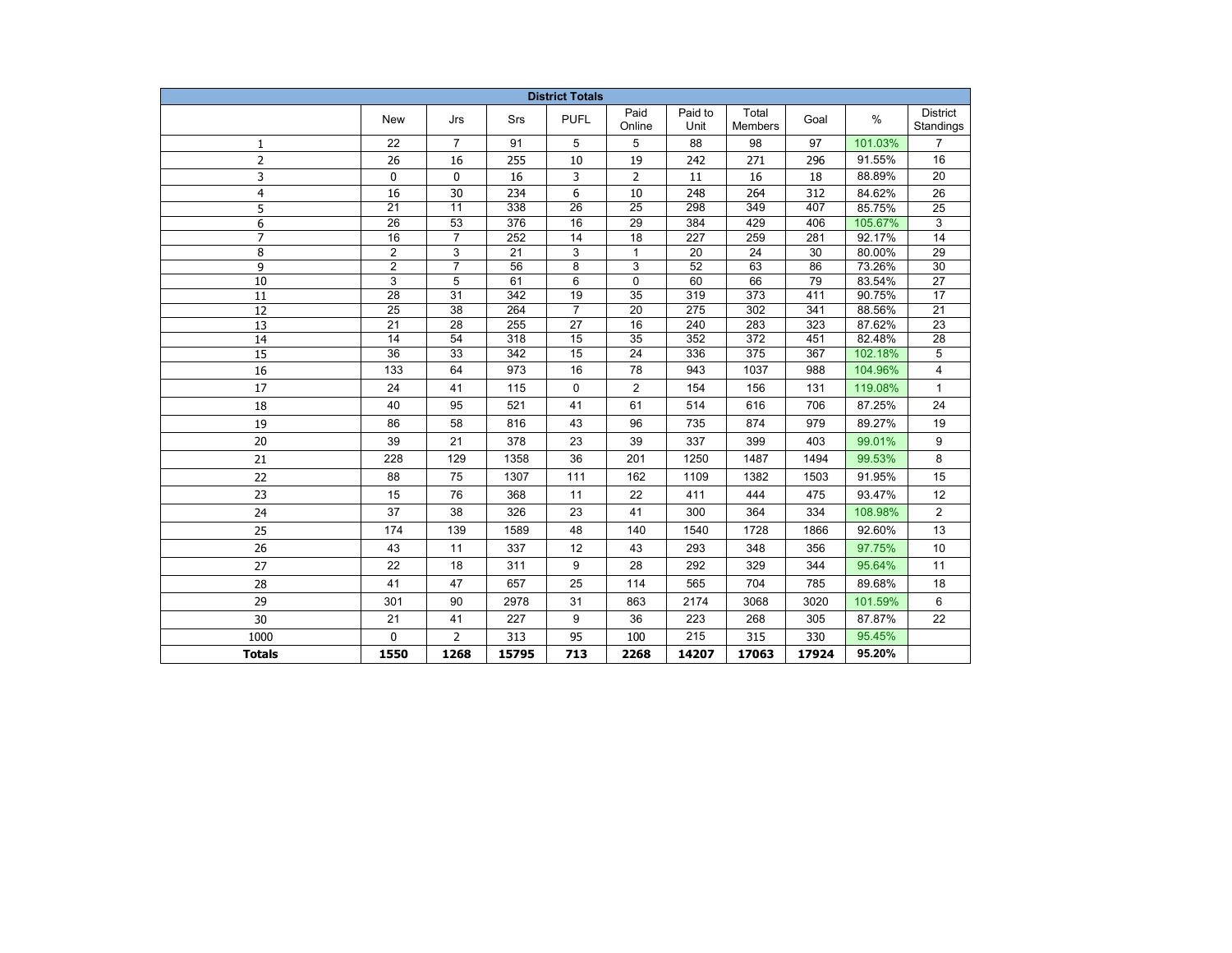| District 1 (Area 1)                                                                                                                                |                                                                       |    |   |    |  |  |                |    |    |         |   |  |  |
|----------------------------------------------------------------------------------------------------------------------------------------------------|-----------------------------------------------------------------------|----|---|----|--|--|----------------|----|----|---------|---|--|--|
| 04/27/22<br>Department of California - 2022 Membership Report                                                                                      |                                                                       |    |   |    |  |  |                |    |    |         |   |  |  |
| Paid<br>Paid to<br>Total<br>%<br>Unit #<br><b>New</b><br><b>PUFL</b><br>Unit Name<br><b>Srs</b><br>Goal<br>Jrs<br>Unit<br>Online<br><b>Members</b> |                                                                       |    |   |    |  |  |                |    |    |         |   |  |  |
| 96                                                                                                                                                 | Standing<br>36<br>34<br>32<br>121.88%<br>39<br>2<br>Seguoia<br>0<br>6 |    |   |    |  |  |                |    |    |         |   |  |  |
| 205                                                                                                                                                | <b>Walker Bailey</b>                                                  | 16 | 4 | 31 |  |  | 35             | 35 | 20 | 175.00% |   |  |  |
| 274                                                                                                                                                | Arcata                                                                |    | O |    |  |  | $\overline{0}$ |    | 11 | 45.45%  | 4 |  |  |
| 415                                                                                                                                                | Hoopa                                                                 |    | 0 | 19 |  |  | 19             | 19 | 23 | 82.61%  | 3 |  |  |
| 529                                                                                                                                                | $\overline{0}$<br>$0.00\%$<br>Hopland<br>11<br>0<br>0<br>0            |    |   |    |  |  |                |    |    |         |   |  |  |
| <b>Total</b>                                                                                                                                       | 88<br>101.03%<br>22<br>91<br>98<br>97<br>5<br>5                       |    |   |    |  |  |                |    |    |         |   |  |  |

| District 2 (Area 1) |                                                                                                                                                  |    |    |     |    |    |     |     |     |         |   |  |  |  |
|---------------------|--------------------------------------------------------------------------------------------------------------------------------------------------|----|----|-----|----|----|-----|-----|-----|---------|---|--|--|--|
|                     | 04/27/22<br>Department of California - 2022 Membership Report                                                                                    |    |    |     |    |    |     |     |     |         |   |  |  |  |
| Unit #              | Paid<br>Paid to<br>Total<br>$\%$<br><b>PUFL</b><br><b>New</b><br>Unit Name<br><b>Srs</b><br>Goal<br>Jrs<br>Online<br>Unit<br>Standing<br>Members |    |    |     |    |    |     |     |     |         |   |  |  |  |
| 92                  | Cheula                                                                                                                                           |    |    | 69  | 4  |    | 65  | 74  | 80  | 92.50%  | 4 |  |  |  |
| 197                 | Shasta                                                                                                                                           |    |    | 43  | 4  |    | 39  | 48  | 49  | 97.96%  | ົ |  |  |  |
| 369                 | Willis Hollenbeak                                                                                                                                |    | 0  | 15  | 0  |    | 14  | 15  | 15  | 100.00% |   |  |  |  |
| 720                 | Shasta Dam                                                                                                                                       | 8  |    | 64  |    | ີ  | 64  | 69  | 72  | 95.83%  | 3 |  |  |  |
| 746                 | 60<br>80<br>65<br>5<br>Glen L Wilson Sr- Seawolf<br>64<br>5<br>10<br>81.25%                                                                      |    |    |     |    |    |     |     |     |         |   |  |  |  |
| <b>Total</b>        |                                                                                                                                                  | 26 | 16 | 255 | 10 | 19 | 242 | 271 | 296 | 91.55%  |   |  |  |  |

| District 3 (Area 1)                                 |                                                                                                                            |  |  |    |  |  |  |    |    |        |                  |  |  |  |
|-----------------------------------------------------|----------------------------------------------------------------------------------------------------------------------------|--|--|----|--|--|--|----|----|--------|------------------|--|--|--|
|                                                     | 04/27/22<br>Department of California - 2020 Membership Report                                                              |  |  |    |  |  |  |    |    |        |                  |  |  |  |
| Unit#                                               | Paid<br>Paid to<br>Total<br>%<br><b>PUFL</b><br><b>New</b><br>Unit Name<br>Goal<br>Srs<br>Jrs<br>Online<br>Unit<br>Members |  |  |    |  |  |  |    |    |        | Unit<br>Standing |  |  |  |
| 204                                                 | <b>Thomas Tucker</b>                                                                                                       |  |  | 16 |  |  |  | 16 | 18 | 88.89% |                  |  |  |  |
| 16<br>18<br><b>Total</b><br>16<br>11<br>88.89%<br>0 |                                                                                                                            |  |  |    |  |  |  |    |    |        |                  |  |  |  |

| District 4 (Area 1)                                                                   |                     |                                                   |              |     |              |                |                 |                  |      |        |                  |  |  |
|---------------------------------------------------------------------------------------|---------------------|---------------------------------------------------|--------------|-----|--------------|----------------|-----------------|------------------|------|--------|------------------|--|--|
|                                                                                       |                     | Department of California - 2020 Membership Report |              |     |              |                |                 |                  |      |        | 04/27/22         |  |  |
| Unit #                                                                                | <b>Unit Name</b>    | <b>New</b>                                        | Jrs          | Srs | <b>PUFL</b>  | Paid<br>Online | Paid to<br>Unit | Total<br>Members | Goal | $\%$   | Unit<br>Standing |  |  |
| 42<br>14<br>16<br>$\overline{2}$<br>17<br>18<br>$\mathbf{0}$<br>94.44%<br>Yuba-Sutter |                     |                                                   |              |     |              |                |                 |                  |      |        |                  |  |  |
| 45                                                                                    | Raisner             | $\mathbf{0}$                                      | 0            | 15  | $\mathbf{0}$ | $\mathbf{0}$   | 15              | 15               | 18   | 83.33% | 6                |  |  |
| 95                                                                                    | Oroville            | $\Omega$                                          | 0            | 16  | $\mathbf{0}$ | $\mathbf{0}$   | 16              | 16               | 26   | 61.54% | 9                |  |  |
| 98                                                                                    | Jefferson L Winn    | $\mathbf{0}$                                      | 9            | 14  | 0            | 0              | 23              | 23               | 26   | 88.46% | 5                |  |  |
| 167                                                                                   | Mount Lassen        | 3                                                 | 6            | 24  |              |                | 28              | 30               | 33   | 90.91% | 4                |  |  |
| 210                                                                                   | South Butte         | 2                                                 |              | 14  | $\mathbf{0}$ | 0              | 15              | 15               | 16   | 93.75% | 3                |  |  |
| 218                                                                                   | Vernon Jewel Danley |                                                   | 11           | 82  | $\mathbf{0}$ | 4              | 89              | 93               | 99   | 93.94% | 2                |  |  |
| 673                                                                                   | Durham              | $\mathbf{0}$                                      | $\mathbf{0}$ | 15  | $\mathbf{0}$ |                | 14              | 15               | 18   | 83.33% | 6                |  |  |
| 807                                                                                   | Linda               | 10                                                | 2            | 38  | 3            | 3              | 34              | 40               | 58   | 68.97% | 8                |  |  |
| 312<br>16<br>30<br>10<br>248<br>264<br>234<br>6<br>84.62%<br><b>Total</b>             |                     |                                                   |              |     |              |                |                 |                  |      |        |                  |  |  |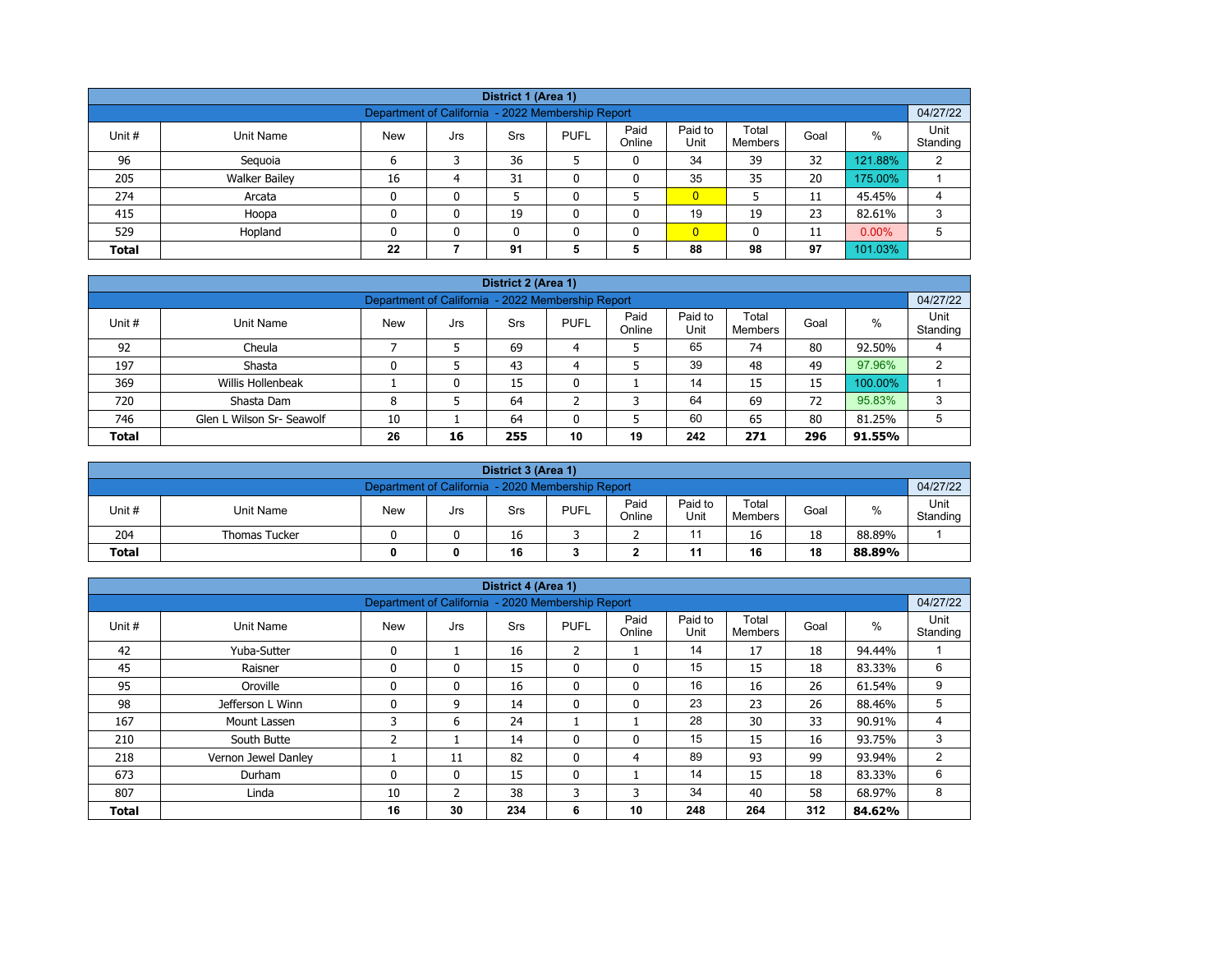| District 5 (Area 1) |                           |                                                   |              |            |                |                |                 |                         |      |         |                  |  |  |
|---------------------|---------------------------|---------------------------------------------------|--------------|------------|----------------|----------------|-----------------|-------------------------|------|---------|------------------|--|--|
|                     |                           | Department of California - 2020 Membership Report |              |            |                |                |                 |                         |      |         | 04/27/22         |  |  |
| Unit #              | Unit Name                 | <b>New</b>                                        | Jrs          | <b>Srs</b> | <b>PUFL</b>    | Paid<br>Online | Paid to<br>Unit | Total<br><b>Members</b> | Goal | $\%$    | Unit<br>Standing |  |  |
| 21                  | <b>Theodore Roosevelt</b> | 0                                                 | $\mathbf{0}$ | 18         | 3              |                | 14              | 18                      | 63   | 28.57%  | 13               |  |  |
| 101                 | Benicia                   | 2                                                 | 0            | 16         | 3              | $\overline{2}$ | 11              | 16                      | 10   | 160.00% | $\overline{2}$   |  |  |
| 111                 | Sotoyome                  |                                                   | $\mathbf{0}$ | 40         | 3              | 3              | 34              | 40                      | 43   | 93.02%  | $\overline{7}$   |  |  |
| 165                 | Rago-Christopher          | $\Omega$                                          | $\mathbf{0}$ | 20         |                | 4              | 15              | 20                      | 23   | 86.96%  | 9                |  |  |
| 178                 | Rio Vista                 | 0                                                 | $\mathbf{0}$ | 15         | 0              | 2              | 13              | 15                      | 14   | 107.14% | 4                |  |  |
| 179                 | San Anselmo               | 2                                                 | $\mathbf{0}$ | 24         | $\mathbf{0}$   | 3              | 21              | 24                      | 22   | 109.09% | 3                |  |  |
| 194                 | Tredway                   | 4                                                 | 0            | 17         | $\overline{2}$ | $\mathbf 0$    | 15              | 17                      | 10   | 170.00% | 0                |  |  |
| 199                 | Saint Helena              |                                                   | 3            | 35         | $\mathbf{0}$   | 3              | 35              | 38                      | 36   | 105.56% | 5                |  |  |
| 208                 | Dixon                     | 3                                                 | 0            | 23         | $\mathbf{0}$   |                | 22              | 23                      | 34   | 67.65%  | 11               |  |  |
| 293                 | William Russell Ledford   | 0                                                 | 7            | 29         | 6              | 0              | 30              | 36                      | 40   | 90.00%  | 8                |  |  |
| 437                 | Konocti                   | 2                                                 | $\mathbf{0}$ | 40         | $\overline{2}$ | 5              | 33              | 40                      | 54   | 74.07%  | 10               |  |  |
| 550                 | Mare Island Navy Yard     | 6                                                 | $\mathbf{0}$ | 50         | 3              |                | 46              | 50                      | 48   | 104.17% | 6                |  |  |
| Total               |                           | 21                                                | 11           | 338        | 26             | 25             | 298             | 349                     | 407  | 85.75%  |                  |  |  |

| District 6 (Area 1) |                                                                                                                                               |    |    |     |    |    |     |     |     |         |   |  |  |  |
|---------------------|-----------------------------------------------------------------------------------------------------------------------------------------------|----|----|-----|----|----|-----|-----|-----|---------|---|--|--|--|
|                     | 04/27/22<br>Department of California - 2020 Membership Report                                                                                 |    |    |     |    |    |     |     |     |         |   |  |  |  |
| Unit #              | Paid<br>Paid to<br>Total<br>%<br><b>PUFL</b><br>Goal<br><b>Srs</b><br>Unit Name<br><b>New</b><br>Jrs<br>Unit<br>Standing<br>Online<br>Members |    |    |     |    |    |     |     |     |         |   |  |  |  |
| 77                  | Yolo                                                                                                                                          |    | 6  | 35  | 0  |    | 39  | 41  | 37  | 110.81% | 2 |  |  |  |
| 233                 | Laguna Elk Grove                                                                                                                              | 0  | 18 | 61  |    | 15 | 63  | 79  | 74  | 106.76% | 4 |  |  |  |
| 383                 | Fair Oaks                                                                                                                                     | ь  | 11 | 52  |    |    | 60  | 63  | 57  | 110.53% | 3 |  |  |  |
| 521                 | Haggin-Grant                                                                                                                                  | 15 | 15 | 158 | 0  |    | 166 | 173 | 148 | 116.89% |   |  |  |  |
| 604                 | Magellan                                                                                                                                      | 0  | 0  | 27  | 10 |    | 16  | 27  | 33  | 81.82%  | 5 |  |  |  |
| 832                 | 40<br>6<br>43<br>57<br>46<br>80.70%<br>Charles Eggen<br>4<br>4                                                                                |    |    |     |    |    |     |     |     |         |   |  |  |  |
| <b>Total</b>        |                                                                                                                                               | 26 | 53 | 376 | 16 | 29 | 384 | 429 | 406 | 105.67% |   |  |  |  |

| District 7 (Area 1)                                                                                                                                                |                                                                                           |    |   |     |    |    |     |     |     |         |   |  |  |
|--------------------------------------------------------------------------------------------------------------------------------------------------------------------|-------------------------------------------------------------------------------------------|----|---|-----|----|----|-----|-----|-----|---------|---|--|--|
|                                                                                                                                                                    | 04/27/22<br>Department of California - 2020 Membership Report                             |    |   |     |    |    |     |     |     |         |   |  |  |
| Unit<br>Paid<br>Paid to<br>Total<br>$\%$<br>Unit #<br><b>New</b><br>Unit Name<br><b>PUFL</b><br>Goal<br><b>Srs</b><br>Jrs<br>Online<br>Unit<br>Standing<br>Members |                                                                                           |    |   |     |    |    |     |     |     |         |   |  |  |
| 119                                                                                                                                                                | EL Dorado                                                                                 |    | 0 | 31  | 4  | 4  | 23  | 31  | 37  | 83.78%  | 6 |  |  |
| 130                                                                                                                                                                | Frank Gallino                                                                             | 6  |   | 39  |    |    | 38  | 41  | 48  | 85.42%  |   |  |  |
| 169                                                                                                                                                                | Alyn W Butler                                                                             |    |   | 53  |    |    | 48  | 55  | 61  | 90.16%  | 4 |  |  |
| 264                                                                                                                                                                | James E Fowler                                                                            |    | 0 | 11  | 0  |    | 10  | 11  | 10  | 110.00% |   |  |  |
| 587                                                                                                                                                                | Warren Mckeon                                                                             |    | 3 | 70  | 4  |    | 64  | 73  | 77  | 94.81%  | 3 |  |  |
| 795                                                                                                                                                                | 44<br>48<br>100.00%<br>48<br>48<br>Stella Van Dyke Johnson<br>$\mathbf{0}$<br>0<br>2<br>4 |    |   |     |    |    |     |     |     |         |   |  |  |
| <b>Total</b>                                                                                                                                                       |                                                                                           | 16 |   | 252 | 14 | 18 | 227 | 259 | 281 | 92.17%  |   |  |  |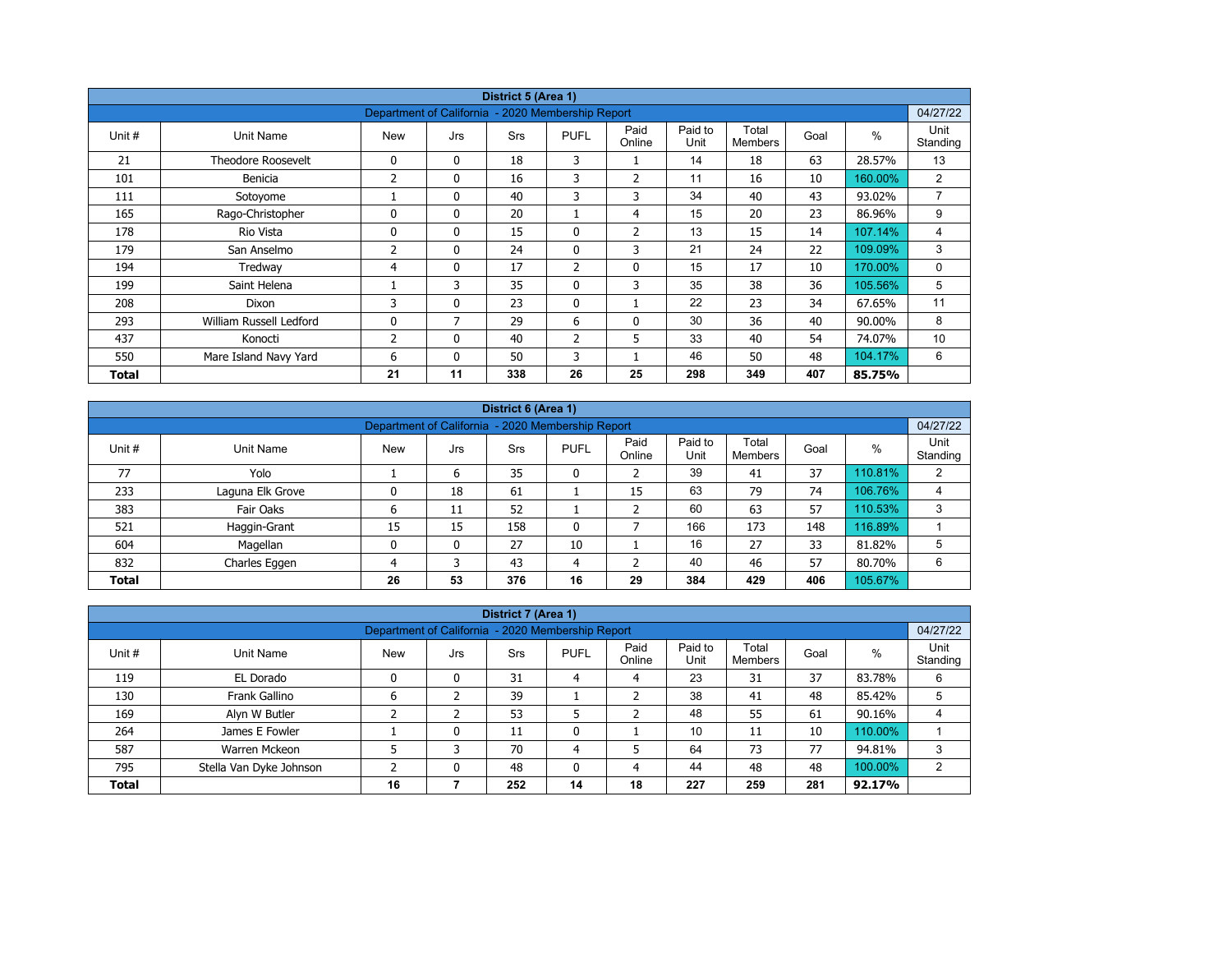| District 8 (Area 2) |                                                                                                                                        |  |  |    |  |  |    |    |    |        |  |  |  |  |
|---------------------|----------------------------------------------------------------------------------------------------------------------------------------|--|--|----|--|--|----|----|----|--------|--|--|--|--|
|                     | 04/27/22<br>Department of California - 2022 Membership Report                                                                          |  |  |    |  |  |    |    |    |        |  |  |  |  |
| Unit #              | Paid<br>Paid to<br>Total<br>%<br><b>PUFL</b><br>Unit Name<br><b>New</b><br>Goal<br>Srs<br>Jrs<br>Unit<br>Online<br>Standing<br>Members |  |  |    |  |  |    |    |    |        |  |  |  |  |
|                     | San Francisco                                                                                                                          |  |  | 21 |  |  | 20 | 24 | 30 | 80.00% |  |  |  |  |
| <b>Total</b>        |                                                                                                                                        |  |  | 21 |  |  | 20 | 24 | 30 | 80.00% |  |  |  |  |

| District 9 (Area 2)                                                                                                                                    |                                                     |  |  |    |  |  |    |    |    |        |  |  |  |  |
|--------------------------------------------------------------------------------------------------------------------------------------------------------|-----------------------------------------------------|--|--|----|--|--|----|----|----|--------|--|--|--|--|
| 04/27/22<br>Department of California - 2022 Membership Report                                                                                          |                                                     |  |  |    |  |  |    |    |    |        |  |  |  |  |
| Paid<br>Paid to<br>Total<br>Unit#<br>%<br><b>PUFL</b><br><b>New</b><br><b>Unit Name</b><br>Goal<br>Srs<br>Jrs<br>Online<br>Unit<br>Standing<br>Members |                                                     |  |  |    |  |  |    |    |    |        |  |  |  |  |
| 161                                                                                                                                                    | Harding-Hola                                        |  |  | 35 |  |  | 35 | 41 | 43 | 95.35% |  |  |  |  |
| 202                                                                                                                                                    | 17<br>43<br>22<br>51.16%<br>21<br>⌒<br>Rov Frerichs |  |  |    |  |  |    |    |    |        |  |  |  |  |
| 52<br>56<br>86<br>63<br><b>Total</b><br>73.26%<br>8                                                                                                    |                                                     |  |  |    |  |  |    |    |    |        |  |  |  |  |

| District 10 (Area 2)                                                                                                                                |                                               |  |  |    |  |  |    |    |    |        |        |  |  |  |
|-----------------------------------------------------------------------------------------------------------------------------------------------------|-----------------------------------------------|--|--|----|--|--|----|----|----|--------|--------|--|--|--|
| 04/27/22<br>Department of California - 2022 Membership Report                                                                                       |                                               |  |  |    |  |  |    |    |    |        |        |  |  |  |
| Paid<br>Paid to<br>Total<br>$\%$<br>Unit #<br><b>PUFL</b><br>Unit Name<br><b>New</b><br>Goal<br>Srs<br>Jrs<br>Online<br>Standing<br>Unit<br>Members |                                               |  |  |    |  |  |    |    |    |        |        |  |  |  |
| 68                                                                                                                                                  | Havward                                       |  |  | 21 |  |  | 21 | 23 | 32 | 71.88% | $\sim$ |  |  |  |
| 117                                                                                                                                                 | 39<br>40<br>47<br>43<br>91.49%<br>San Leandro |  |  |    |  |  |    |    |    |        |        |  |  |  |
| 79<br><b>Total</b><br>60<br>66<br>61<br>83.54%                                                                                                      |                                               |  |  |    |  |  |    |    |    |        |        |  |  |  |

|                                                                    |                                                                                                                                                   |    |    | District 11 (Area 3) |                   |    |     |     |     |         |   |  |  |  |  |
|--------------------------------------------------------------------|---------------------------------------------------------------------------------------------------------------------------------------------------|----|----|----------------------|-------------------|----|-----|-----|-----|---------|---|--|--|--|--|
|                                                                    | 04/27/22<br>Department of California - 2022 Membership Report                                                                                     |    |    |                      |                   |    |     |     |     |         |   |  |  |  |  |
| Unit #                                                             | Paid<br>Paid to<br>Total<br>Unit<br>$\%$<br><b>New</b><br><b>PUFL</b><br>Goal<br>Unit Name<br>Srs<br>Jrs<br>Unit<br>Online<br>Standing<br>Members |    |    |                      |                   |    |     |     |     |         |   |  |  |  |  |
| 16                                                                 | Karl Ross                                                                                                                                         | 4  | 5  | 72                   | 10                | 10 | 57  | 77  | 89  | 86.52%  | 3 |  |  |  |  |
| 22                                                                 | Lodi                                                                                                                                              | 0  | 0  | 33                   | h<br>$\epsilon$   | 5  | 26  | 33  | 40  | 82.50%  |   |  |  |  |  |
| 108                                                                | Amador                                                                                                                                            | 21 | 6  | 88                   |                   |    | 86  | 94  | 69  | 136.23% |   |  |  |  |  |
| 190                                                                | <b>Clinton Mccausland</b>                                                                                                                         |    |    | 20                   | 3                 |    | 18  | 22  | 27  | 81.48%  | 5 |  |  |  |  |
| 249                                                                | Mcfall-Grisham                                                                                                                                    |    | 9  | 39                   | <sup>-</sup><br>∠ | 9  | 37  | 48  | 64  | 75.00%  | 6 |  |  |  |  |
| 376                                                                | Calaveras                                                                                                                                         |    | 9  | 58                   | 0                 | 3  | 64  | 67  | 75  | 89.33%  | 2 |  |  |  |  |
| 31<br>47<br>803<br>32<br>32<br>68.09%<br>0<br>0<br>0<br>Ed Stewart |                                                                                                                                                   |    |    |                      |                   |    |     |     |     |         |   |  |  |  |  |
| <b>Total</b>                                                       |                                                                                                                                                   | 28 | 31 | 342                  | 19                | 35 | 319 | 373 | 411 | 90.75%  |   |  |  |  |  |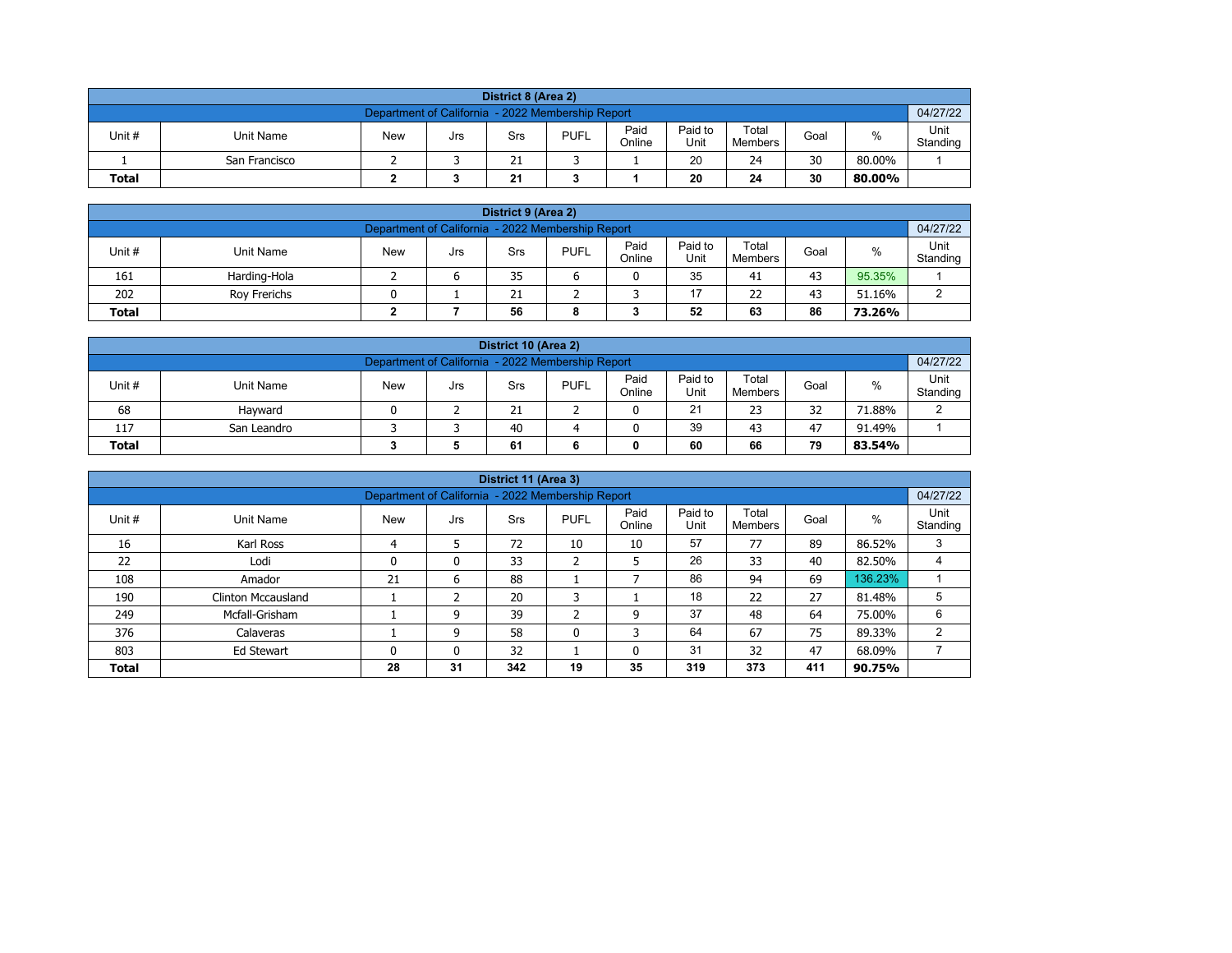|              |                   |                                                   |          | District 12 (Area 3) |                |                |                 |                  |      |         |                  |  |  |
|--------------|-------------------|---------------------------------------------------|----------|----------------------|----------------|----------------|-----------------|------------------|------|---------|------------------|--|--|
|              |                   | Department of California - 2022 Membership Report |          |                      |                |                |                 |                  |      |         | 04/27/22         |  |  |
| Unit #       | Unit Name         | <b>New</b>                                        | Jrs      | <b>Srs</b>           | <b>PUFL</b>    | Paid<br>Online | Paid to<br>Unit | Total<br>Members | Goal | %       | Unit<br>Standing |  |  |
| 74           | Modesto           |                                                   | $\Omega$ | 28                   | ำ<br>∠         | 5              | 21              | 28               | 39   | 71.79%  |                  |  |  |
| 83           | Merced            | 5                                                 | 16       | 87                   | $\overline{2}$ | 8              | 93              | 103              | 120  | 85.83%  | 3                |  |  |
| 166          | James V Pernetti  | 13                                                | 10       | 76                   | $\mathbf 0$    | $\overline{2}$ | 84              | 86               | 72   | 119.44% |                  |  |  |
| 168          | Elijah B Hayes    | 0                                                 | 5        | 19                   |                |                | 22              | 24               | 31   | 77.42%  | 5                |  |  |
| 240          | Manuel M Lopes    | 2                                                 |          | 21                   | 0              | 3              | 19              | 22               | 28   | 78.57%  | 4                |  |  |
| 491          | Ceres             | 0                                                 | 3        | 10                   | $\overline{2}$ | 0              | 11              | 13               | 18   | 72.22%  | 6                |  |  |
| 567          | Mariposa          | 4                                                 |          | 15                   | $\mathbf{0}$   |                | 15              | 16               | 14   | 114.29% | 2                |  |  |
| 872          | Scranton & Qualle | 0                                                 | C.       | 8                    | $\mathbf{0}$   | 0              | 10              | 10               | 19   | 52.63%  | 8                |  |  |
| <b>Total</b> |                   | 25                                                | 38       | 264                  | 7              | 20             | 275             | 302              | 341  | 88.56%  |                  |  |  |

| District 13 (Area 2)                                                                                                                               |                                                               |    |    |     |    |    |     |     |     |         |   |  |  |  |  |
|----------------------------------------------------------------------------------------------------------------------------------------------------|---------------------------------------------------------------|----|----|-----|----|----|-----|-----|-----|---------|---|--|--|--|--|
|                                                                                                                                                    | 04/27/22<br>Department of California - 2022 Membership Report |    |    |     |    |    |     |     |     |         |   |  |  |  |  |
| Paid<br>Paid to<br>Total<br>$\%$<br>Unit#<br><b>New</b><br><b>PUFL</b><br>Unit Name<br>Goal<br>Srs<br>Jrs<br>Standing<br>Online<br>Unit<br>Members |                                                               |    |    |     |    |    |     |     |     |         |   |  |  |  |  |
| 217                                                                                                                                                | Gilroy                                                        |    | 11 | 41  |    | 0  | 52  | 52  | 50  | 104.00% |   |  |  |  |  |
| 318                                                                                                                                                | <b>Willow Glen</b>                                            |    | 0  | 4   |    | 0  |     | 4   | 12  | 33.33%  | 5 |  |  |  |  |
| 419                                                                                                                                                | Santa Clara                                                   | 11 | 11 | 135 | 13 |    | 128 | 146 | 141 | 103.55% | 2 |  |  |  |  |
| 564                                                                                                                                                | <b>Mission City</b>                                           |    | 6  | 31  | 4  | 4  | 29  | 37  | 47  | 78.72%  | 3 |  |  |  |  |
| Mayfair<br>30<br>73<br>791<br>44<br>44<br>60.27%<br>$\mathbf{0}$<br>4                                                                              |                                                               |    |    |     |    |    |     |     |     |         |   |  |  |  |  |
| <b>Total</b>                                                                                                                                       |                                                               | 21 | 28 | 255 | 27 | 16 | 240 | 283 | 323 | 87.62%  |   |  |  |  |  |

| District 14 (Area 3)<br>Department of California - 2022 Membership Report |                       |                |                |                |                |                |                 |                         |      |        |                  |  |  |
|---------------------------------------------------------------------------|-----------------------|----------------|----------------|----------------|----------------|----------------|-----------------|-------------------------|------|--------|------------------|--|--|
|                                                                           |                       |                |                |                |                |                |                 |                         |      |        | 04/27/22         |  |  |
| Unit #                                                                    | Unit Name             | <b>New</b>     | Jrs            | <b>Srs</b>     | <b>PUFL</b>    | Paid<br>Online | Paid to<br>Unit | Total<br><b>Members</b> | Goal | %      | Unit<br>Standing |  |  |
| 3                                                                         | Hanford               | $\mathbf{0}$   | 15             | 53             | $\overline{2}$ | 2              | 66              | 68                      | 79   | 86.08% | 5                |  |  |
| 4                                                                         | <b>Charlie Waters</b> | 0              | 0              | $\overline{2}$ | 0              | $\overline{2}$ | $\overline{0}$  | 2                       | 18   | 11.11% | 11               |  |  |
| 11                                                                        | Madera                | 0              | 0              | $\overline{2}$ | 2              | $\mathbf 0$    | 4               | $\overline{2}$          | 10   | 20.00% | 10               |  |  |
| 23                                                                        | William Lee Netzer    | $\overline{2}$ | $\overline{2}$ | 14             | $\mathbf{0}$   |                | 15              | 16                      | 17   | 94.12% |                  |  |  |
| 110                                                                       | <b>Oakhurst</b>       |                | 3              | 30             | 0              | $\overline{2}$ | 31              | 33                      | 42   | 78.57% | 8                |  |  |
| 147                                                                       | Cecil Cox             | 3              | 17             | 75             | 5              |                | 96              | 92                      | 98   | 93.88% | $\overline{2}$   |  |  |
| 191                                                                       | Kingsburg             | 2              | 6              | 47             | $\mathbf{0}$   | 2              | 51              | 53                      | 64   | 82.81% | 6                |  |  |
| 346                                                                       | Firebaugh             | 0              | 0              | 8              | 0              | 0              | 8               | 8                       | 11   | 72.73% | 9                |  |  |
| 355                                                                       | Westland              | 0              | $\mathbf{0}$   | 10             | $\mathbf{0}$   | $\mathbf{0}$   | 10              | 10                      | 11   | 90.91% | 3                |  |  |
| 509                                                                       | Fresno Federal        | 6              | 4              | 69             | 6              | 10             | 69              | 73                      | 82   | 89.02% | 4                |  |  |
| 511                                                                       | <b>State Center</b>   | $\mathbf{0}$   | 7              | 8              | $\mathbf{0}$   | 15             | $\overline{0}$  | 15                      | 19   | 78.95% | 7                |  |  |
| Total                                                                     |                       | 14             | 54             | 318            | 15             | 35             | 352             | 372                     | 451  | 82.48% |                  |  |  |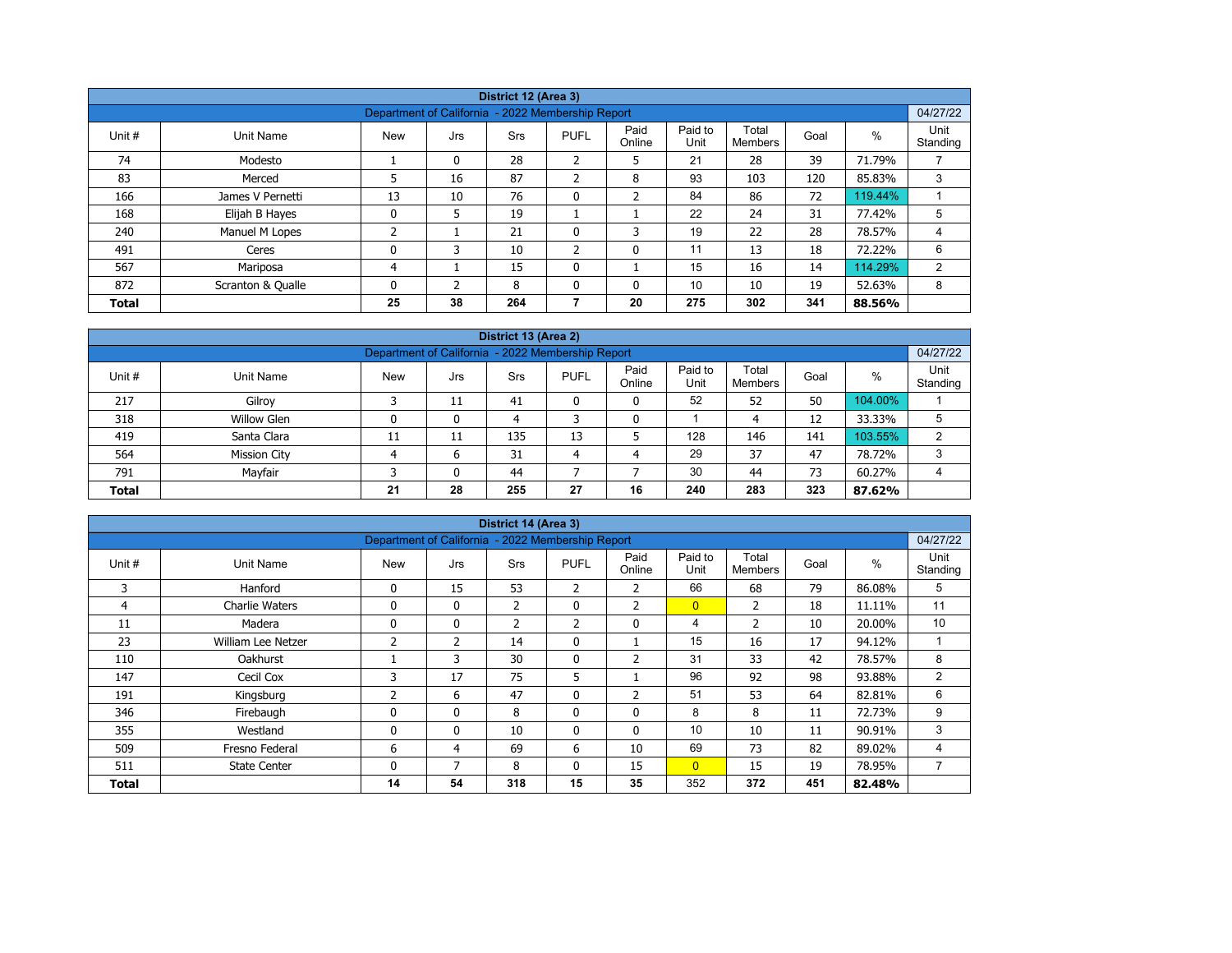|              |                                                                                                                                                |                                                   |          | District 15 (Area 3) |                |    |     |     |     |         |                |  |  |  |
|--------------|------------------------------------------------------------------------------------------------------------------------------------------------|---------------------------------------------------|----------|----------------------|----------------|----|-----|-----|-----|---------|----------------|--|--|--|
|              |                                                                                                                                                | Department of California - 2022 Membership Report |          |                      |                |    |     |     |     |         | 04/27/22       |  |  |  |
| Unit #       | Paid to<br>Paid<br>Unit<br>Total<br>%<br><b>PUFL</b><br>Goal<br>Unit Name<br><b>New</b><br>Srs<br>Jrs<br>Unit<br>Online<br>Standing<br>Members |                                                   |          |                      |                |    |     |     |     |         |                |  |  |  |
| 20           | Porterville                                                                                                                                    |                                                   | 10       | 47                   | $\overline{2}$ | 3  | 52  | 57  | 55  | 103.64% | 3              |  |  |  |
| 26           | Bakersfield                                                                                                                                    |                                                   | 0        | 75                   | 5              | 6  | 69  | 75  | 89  | 84.27%  | ⇁              |  |  |  |
| 94           | Exeter                                                                                                                                         | 0                                                 |          | 27                   | 6              | 10 | 12  | 28  | 32  | 87.50%  | 5              |  |  |  |
| 124          | Merle Reed                                                                                                                                     | 16                                                | 14       | 105                  | ำ<br>∠         | 4  | 113 | 119 | 102 | 116.67% | $\overline{2}$ |  |  |  |
| 213          | Leslie L Robinson                                                                                                                              | 0                                                 | 4        | 30                   | 0              |    | 33  | 34  | 34  | 100.00% | 4              |  |  |  |
| 221          | Tehachapi                                                                                                                                      | 12                                                | 4        | 44                   | 0              | 0  | 48  | 48  | 39  | 123.08% |                |  |  |  |
| 711          | Kern River Valley                                                                                                                              | 0                                                 | $\Omega$ | 14                   | $\mathbf{0}$   | 0  | 14  | 14  | 16  | 87.50%  | 5              |  |  |  |
| <b>Total</b> |                                                                                                                                                | 36                                                | 33       | 342                  | 15             | 24 | 336 | 375 | 367 | 102.18% |                |  |  |  |

| District 16 (Area 6) |                           |                                                   |              |     |                |                |                 |                         |      |         |                  |  |  |
|----------------------|---------------------------|---------------------------------------------------|--------------|-----|----------------|----------------|-----------------|-------------------------|------|---------|------------------|--|--|
|                      |                           | Department of California - 2022 Membership Report |              |     |                |                |                 |                         |      |         | 04/27/22         |  |  |
| Unit #               | Unit Name                 | <b>New</b>                                        | Jrs          | Srs | <b>PUFL</b>    | Paid<br>Online | Paid to<br>Unit | Total<br><b>Members</b> | Goal | $\%$    | Unit<br>Standing |  |  |
| 48                   | Oxnard                    | 0                                                 | 10           | 61  | 3              | 3              | 65              | 71                      | 83   | 85.54%  | 12               |  |  |
| 49                   | Santa Barbara             | 0                                                 | $\mathbf{0}$ | 3   | $\mathbf{0}$   | 3              | $\overline{0}$  | 3                       | 12   | 25.00%  | 14               |  |  |
| 50                   | Paso Robles               |                                                   | 1            | 18  | $\mathbf 0$    |                | 18              | 19                      | 19   | 100.00% | 9                |  |  |
| 56                   | Corporal Marshal N Braden | 9                                                 | 10           | 81  |                | 8              | 82              | 91                      | 90   | 101.11% | 8                |  |  |
| 66                   | San Luis Obispo           | 9                                                 | 4            | 64  | $\mathbf{0}$   | 4              | 64              | 68                      | 65   | 104.62% | 6                |  |  |
| 125                  | Vandenberg                | 0                                                 | $\mathbf{0}$ | 34  | 2              | $\overline{2}$ | 30              | 34                      | 38   | 89.47%  | 11               |  |  |
| 136                  | Arroyo Grande             | 12                                                | 1            | 87  | $\overline{2}$ | 8              | 78              | 88                      | 77   | 114.29% | 3                |  |  |
| 211                  | William "Will" Proud      | 12                                                | 3            | 100 | 3              | 6              | 94              | 103                     | 94   | 109.57% | 4                |  |  |
| 339                  | Ventura                   | 0                                                 | 9            | 24  |                |                | 31              | 33                      | 41   | 80.49%  | 13               |  |  |
| 432                  | Cambria                   | 39                                                | 5            | 153 | $\overline{2}$ |                | 155             | 158                     | 128  | 123.44% | 2                |  |  |
| 482                  | Walter "Ski" Gamulski     | 4                                                 | 6            | 49  | $\mathbf{0}$   | $\Omega$       | 55              | 55                      | 54   | 101.85% | $\overline{7}$   |  |  |
| 502                  | Moorpark                  |                                                   | 1            | 24  | $\mathbf{0}$   | 4              | 21              | 25                      | 26   | 96.15%  | 10               |  |  |
| 534                  | Orcutt                    | 18                                                | $\mathbf{0}$ | 49  |                | 4              | 44              | 49                      | 36   | 136.11% | 1                |  |  |
| 741                  | Camarillo                 | 28                                                | 14           | 226 |                | 33             | 206             | 240                     | 225  | 106.67% | 5                |  |  |
| <b>Total</b>         |                           | 133                                               | 64           | 973 | 16             | 78             | 943             | 1037                    | 988  | 104.96% |                  |  |  |

| District 17 (Area 4)                                                                                                                            |                            |    |    |    |   |   |    |    |    |         |   |  |  |
|-------------------------------------------------------------------------------------------------------------------------------------------------|----------------------------|----|----|----|---|---|----|----|----|---------|---|--|--|
| 04/27/22<br>Department of California - 2022 Membership Report                                                                                   |                            |    |    |    |   |   |    |    |    |         |   |  |  |
| Paid to<br>Paid<br>Total<br>Unit#<br><b>PUFL</b><br>%<br><b>New</b><br>Goal<br>Unit Name<br>Srs<br>Jrs<br>Online<br>Standing<br>Unit<br>Members |                            |    |    |    |   |   |    |    |    |         |   |  |  |
| 302                                                                                                                                             | Allied                     |    | 8  | 52 |   | 0 | 60 | 60 | 52 | 15.38%  | ◠ |  |  |
| 309                                                                                                                                             | Los Angeles Sheriff's Star |    |    | 30 | 0 |   | 32 | 33 | 31 | 106.45% | 3 |  |  |
| 628                                                                                                                                             | Chinatown                  | 18 | 30 | 33 |   |   | 62 | 63 | 48 | 131.25% |   |  |  |
| 131<br>19.08%<br>115<br>156<br>154<br>24<br>41<br><b>Total</b><br>0<br>◠                                                                        |                            |    |    |    |   |   |    |    |    |         |   |  |  |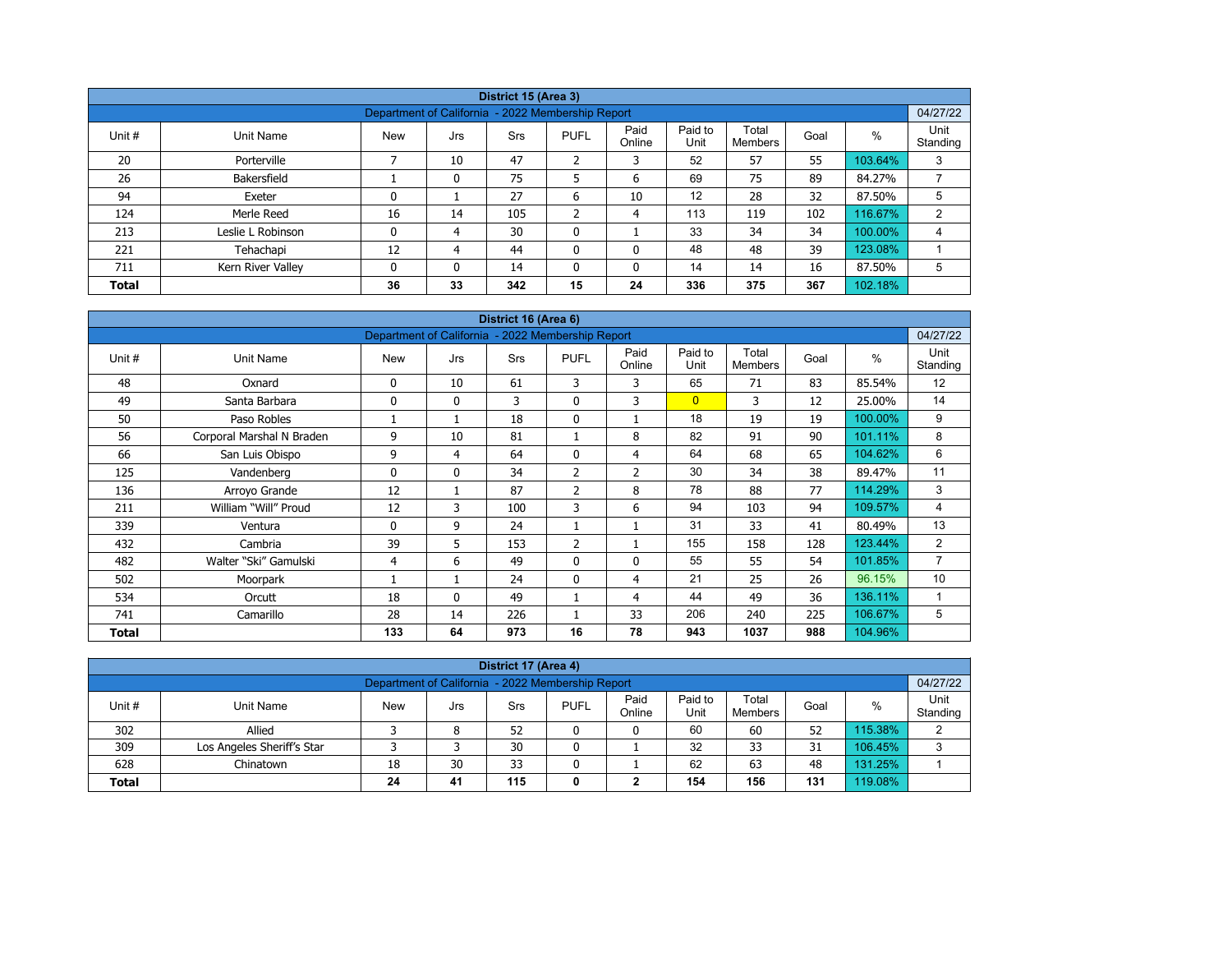| District 18 (Area 6) |                       |                                                   |              |            |                |                |                 |                  |      |         |                  |  |  |
|----------------------|-----------------------|---------------------------------------------------|--------------|------------|----------------|----------------|-----------------|------------------|------|---------|------------------|--|--|
|                      |                       | Department of California - 2022 Membership Report |              |            |                |                |                 |                  |      |         | 04/27/22         |  |  |
| Unit #               | Unit Name             | <b>New</b>                                        | Jrs          | <b>Srs</b> | <b>PUFL</b>    | Paid<br>Online | Paid to<br>Unit | Total<br>Members | Goal | $\%$    | Unit<br>Standing |  |  |
| 13                   | Pasadena              | 0                                                 | 14           | 35         | $\overline{2}$ | 3              | 44              | 49               | 53   | 92.45%  | $\overline{7}$   |  |  |
| 30                   | Pomoma Charles P Rowe | 4                                                 | 3            | 37         | $\overline{2}$ |                | 37              | 40               | 60   | 66.67%  | 10 <sup>°</sup>  |  |  |
| 75                   | La Puente             | 0                                                 | $\mathbf{0}$ | 7          | 4              | 3              | $\overline{0}$  | 7                | 34   | 20.59%  | 12               |  |  |
| 139                  | Alhambra              | 3                                                 | 5            | 55         | 5              | 7              | 48              | 60               | 58   | 103.45% | 4                |  |  |
| 180                  | Canyon City           | 8                                                 | 7            | 50         | $\overline{4}$ | 8              | 45              | 57               | 45   | 126.67% | $\overline{A}$   |  |  |
| 241                  | Abraham Lincoln       | 6                                                 | $\mathbf{0}$ | 23         | $\overline{2}$ | $\overline{2}$ | 19              | 23               | 23   | 100.00% | 5                |  |  |
| 261                  | El Monte              | 0                                                 | 6            | 18         | $\mathbf 0$    |                | 23              | 24               | 44   | 54.55%  | 11               |  |  |
| 280                  | East Pasadena         | $\overline{2}$                                    |              | 54         | 5              | 4              | 46              | 55               | 58   | 94.83%  | 6                |  |  |
| 397                  | Monterey Park         | 0                                                 | 3            | 14         | $\mathbf{0}$   | 17             | $\overline{0}$  | 17               | 14   | 121.43% | $\overline{2}$   |  |  |
| 755                  | <b>Charter Cove</b>   | 4                                                 | 13           | 82         | $\overline{2}$ | 8              | 85              | 95               | 119  | 79.83%  | 9                |  |  |
| 790                  | <b>West Covina</b>    | 10                                                | 6            | 61         | $\overline{2}$ | 6              | 59              | 67               | 57   | 117.54% | 3                |  |  |
| 830                  | Duarte                | 3                                                 | 37           | 85         | 13             |                | 108             | 122              | 141  | 86.52%  | 8                |  |  |
| Total                |                       | 40                                                | 95           | 521        | 41             | 61             | 514             | 616              | 706  | 87.25%  |                  |  |  |

| District 19 (Area 4) |                   |                                                   |              |     |                |                |                 |                         |      |               |                  |  |  |
|----------------------|-------------------|---------------------------------------------------|--------------|-----|----------------|----------------|-----------------|-------------------------|------|---------------|------------------|--|--|
|                      |                   | Department of California - 2022 Membership Report |              |     |                |                |                 |                         |      |               | 04/27/22         |  |  |
| Unit #               | Unit Name         | <b>New</b>                                        | Jrs          | Srs | <b>PUFL</b>    | Paid<br>Online | Paid to<br>Unit | Total<br><b>Members</b> | Goal | $\frac{0}{0}$ | Unit<br>Standing |  |  |
| 134                  | City of Paramount | 9                                                 | $\mathbf 0$  | 12  | 1              |                | 10              | 12                      | 22   | 54.55%        | 13               |  |  |
| 170                  | Bert S Crossland  | 0                                                 | 5            | 23  | $\overline{2}$ |                | 25              | 28                      | 26   | 107.69%       | $\mathbf{1}$     |  |  |
| 184                  | South Bay         | 17                                                | 4            | 110 | 5              | 25             | 84              | 114                     | 124  | 91.94%        | 6                |  |  |
| 270                  | Downey            | 0                                                 | $\mathbf{0}$ | 10  | 2              | $\mathbf 0$    | 8               | 10                      | 12   | 83.33%        | 10               |  |  |
| 272                  | Montebello        | 12                                                | $\mathbf{0}$ | 94  | $\overline{2}$ | 11             | 81              | 94                      | 94   | 100.00%       | 2                |  |  |
| 314                  | Hawthorne         | 0                                                 | 5            | 65  | 14             | 6              | 50              | 70                      | 81   | 86.42%        | 9                |  |  |
| 341                  | Leland A Cupp     | 4                                                 | 5            | 47  | $\mathbf{0}$   | $\overline{7}$ | 45              | 52                      | 53   | 98.11%        | 4                |  |  |
| 352                  | Gilbert W Lindsay | 0                                                 | $\mathbf{0}$ | 3   |                | $\overline{2}$ | $\overline{0}$  | 3                       | 10   | 30.00%        | 14               |  |  |
| 359                  | <b>Norwalk</b>    | 11                                                | 13           | 119 | 5              | 6              | 121             | 132                     | 147  | 89.80%        | $\overline{7}$   |  |  |
| 411                  | Rivera            | 11                                                | 5            | 43  |                | 6              | 41              | 48                      | 51   | 94.12%        | 5                |  |  |
| 465                  | Clyde F Hager     |                                                   | 4            | 7   |                | $\mathbf 0$    | 10              | 11                      | 14   | 78.57%        | 11               |  |  |
| 496                  | Lakewood          | 20                                                | 14           | 241 | 7              | 8              | 240             | 255                     | 288  | 88.54%        | 8                |  |  |
| 723                  | Hollydale         |                                                   | 1            | 20  |                | 3              | 17              | 21                      | 21   | 100.00%       | $\overline{2}$   |  |  |
| 833                  | Lincoln Village   | 0                                                 | 2            | 22  |                | 20             | 3               | 24                      | 36   | 66.67%        | 12               |  |  |
| Total                |                   | 86                                                | 58           | 816 | 43             | 96             | 735             | 874                     | 979  | 89.27%        |                  |  |  |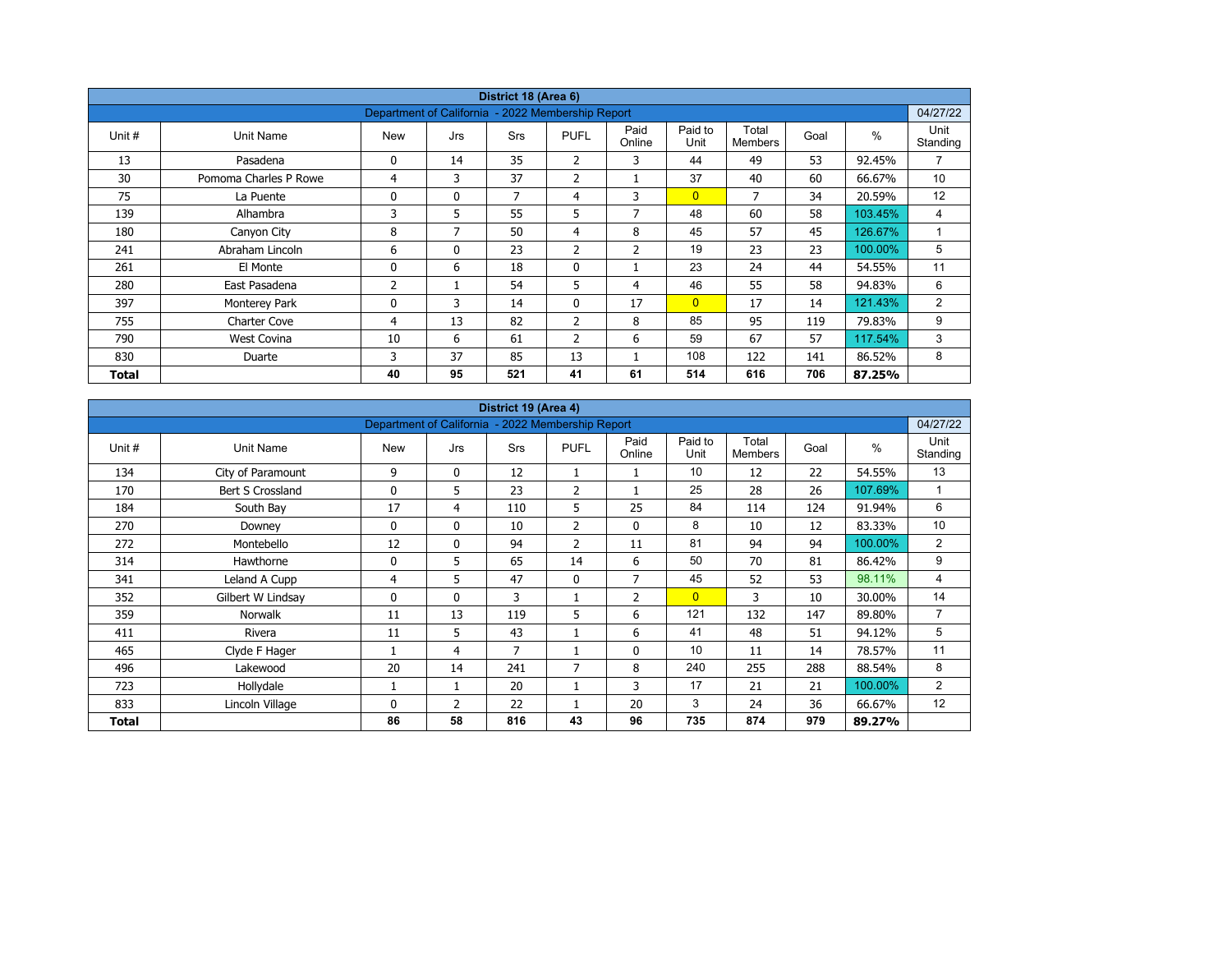|                                                                            |                 |                                                   |     | District 20 (Area 6) |              |                |                 |                  |      |         |                  |  |  |
|----------------------------------------------------------------------------|-----------------|---------------------------------------------------|-----|----------------------|--------------|----------------|-----------------|------------------|------|---------|------------------|--|--|
|                                                                            |                 | Department of California - 2022 Membership Report |     |                      |              |                |                 |                  |      |         | 04/27/22         |  |  |
| Unit #                                                                     | Unit Name       | <b>New</b>                                        | Jrs | <b>Srs</b>           | <b>PUFL</b>  | Paid<br>Online | Paid to<br>Unit | Total<br>Members | Goal | %       | Unit<br>Standing |  |  |
| 176                                                                        | San Fernando    |                                                   | 2   | 62                   | 7            | 6              | 51              | 64               | 61   | 104.92% | 3                |  |  |
| 311                                                                        | Antelope Valley | ∍                                                 | 12  | 76                   | 8            | 10             | 70              | 88               | 104  | 84.62%  | 6                |  |  |
| 348                                                                        | Palmdale        |                                                   | 0   | 36                   | 5            | $\overline{2}$ | 29              | 36               | 44   | 81.82%  |                  |  |  |
| 377                                                                        | Sunland-Tujunga | 17                                                | ຳ   | 54                   |              | 5              | 50              | 56               | 35   | 160.00% |                  |  |  |
| 507                                                                        | Newhall-Saugus  |                                                   | 2   | 62                   |              | 10             | 53              | 64               | 66   | 96.97%  | 4                |  |  |
| 520                                                                        | Sun Valley      | ⇁                                                 |     | 43                   |              | 5              | 40              | 46               | 51   | 90.20%  | 5                |  |  |
| 817                                                                        | Panorama City   | 6                                                 | 0   | 45                   | $\mathbf{0}$ |                | 44              | 45               | 42   | 107.14% | 2                |  |  |
| 23<br>337<br>399<br>403<br>99.01%<br>39<br>21<br>378<br>39<br><b>Total</b> |                 |                                                   |     |                      |              |                |                 |                  |      |         |                  |  |  |

| District 21 (Area 5) |                          |                                                   |                |            |                |                |                 |                         |      |               |                  |  |  |
|----------------------|--------------------------|---------------------------------------------------|----------------|------------|----------------|----------------|-----------------|-------------------------|------|---------------|------------------|--|--|
|                      |                          | Department of California - 2022 Membership Report |                |            |                |                |                 |                         |      |               | 04/27/22         |  |  |
| Unit #               | <b>Unit Name</b>         | <b>New</b>                                        | Jrs            | <b>Srs</b> | <b>PUFL</b>    | Paid<br>Online | Paid to<br>Unit | Total<br><b>Members</b> | Goal | $\frac{0}{0}$ | Unit<br>Standing |  |  |
| 53                   | Harold W Hyland          | 14                                                | 6              | 79         | 8              | 7              | 70              | 85                      | 89   | 95.51%        | 10               |  |  |
| 79                   | Riverside                | 14                                                | 15             | 77         | 2              | 14             | 76              | 92                      | 100  | 92.00%        | 11               |  |  |
| 200                  | Lynn Mort                | 19                                                |                | 75         | 4              | 10             | 62              | 76                      | 74   | 102.70%       | 9                |  |  |
| 289                  | Carl R Meairs            | 16                                                | 10             | 120        | $\overline{2}$ | 17             | 111             | 130                     | 149  | 87.25%        | 14               |  |  |
| 328                  | Norco                    | 50                                                | 13             | 199        | 1              | 29             | 182             | 212                     | 200  | 106.00%       | 6                |  |  |
| 428                  | San Gorgonio Pass        | 9                                                 | $\mathbf{0}$   | 26         | 1              | 3              | 22              | 26                      | 16   | 162.50%       | 1                |  |  |
| 500                  | Mira Loma                | 4                                                 | $\overline{7}$ | 43         | 3              | 3              | 44              | 50                      | 56   | 89.29%        | 13               |  |  |
| 519                  | Owen Coffman             | 51                                                | 54             | 291        | 5              | 32             | 308             | 345                     | 327  | 105.50%       | $\overline{7}$   |  |  |
| 574                  | <b>Morrison Memorial</b> | 4                                                 | $\mathbf{1}$   | 52         | 0              | 13             | 40              | 53                      | 51   | 103.92%       | 8                |  |  |
| 595                  | Perris                   | 14                                                | 3              | 59         | 5              | 8              | 49              | 62                      | 54   | 114.81%       | 3                |  |  |
| 739                  | <b>Herman Granados</b>   | 13                                                | 4              | 64         | 4              | 6              | 58              | 68                      | 64   | 106.25%       | 5                |  |  |
| 742                  | Joe Dominguez            | 6                                                 | 4              | 73         | $\mathbf 0$    | 34             | 43              | 77                      | 72   | 106.94%       | 4                |  |  |
| 800                  | Idyllwild                | 4                                                 | 3              | 102        | $\mathbf{1}$   | 8              | 96              | 105                     | 117  | 89.74%        | 12               |  |  |
| 848                  | San Jacinto              | 8                                                 | 5              | 76         | $\mathbf 0$    | 6              | 75              | 81                      | 98   | 82.65%        | 15               |  |  |
| 852                  | Temecula-Murrieta Valley | 2                                                 | 2              | 14         | 0              | $\overline{2}$ | 14              | 16                      | 10   | 160.00%       | $\overline{2}$   |  |  |
| 951                  | Fellowship               | $\Omega$                                          |                | 8          | $\mathbf{0}$   | 9              | $\overline{0}$  | 9                       | 17   | 52.94%        | 16               |  |  |
| Total                |                          | 228                                               | 129            | 1358       | 36             | 201            | 1250            | 1487                    | 1494 | 99.53%        |                  |  |  |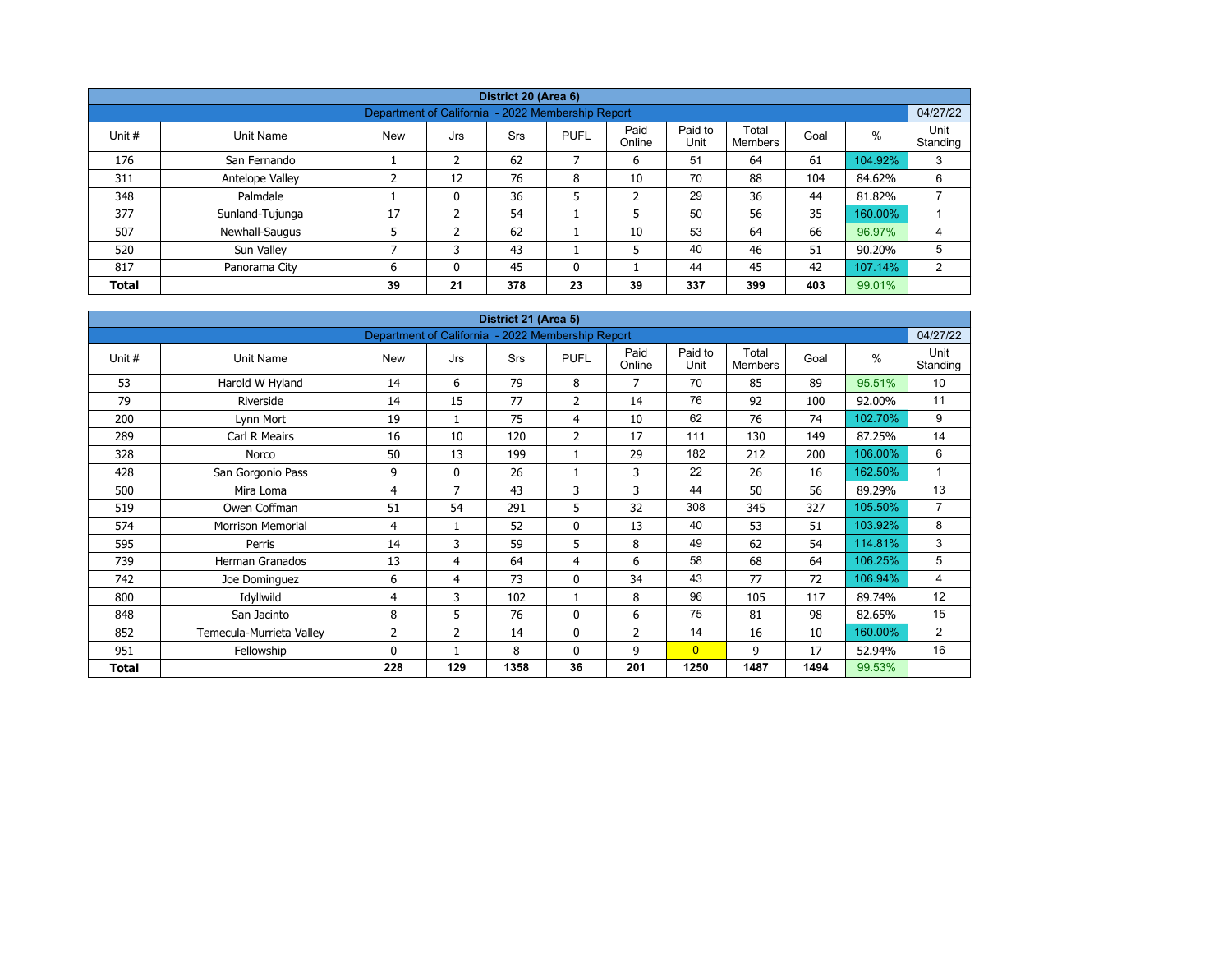| District 22 (Area 5) |                          |                                                   |                |             |                |                |                 |                         |      |          |                  |  |  |
|----------------------|--------------------------|---------------------------------------------------|----------------|-------------|----------------|----------------|-----------------|-------------------------|------|----------|------------------|--|--|
|                      |                          | Department of California - 2022 Membership Report |                |             |                |                |                 |                         |      |          | 04/27/22         |  |  |
| Unit#                | <b>Unit Name</b>         | <b>New</b>                                        | Jrs            | Srs         | <b>PUFL</b>    | Paid<br>Online | Paid to<br>Unit | Total<br><b>Members</b> | Goal | $\%$     | Unit<br>Standing |  |  |
| 146                  | Oceanside                | 0                                                 | 3              | 19          | $\mathbf{1}$   | 2              | 19              | 22                      | 21   | 104.76%  | 3                |  |  |
| 149                  | JB Clark                 | $\overline{7}$                                    | $\mathbf{1}$   | 80          | 8              | 18             | 55              | 81                      | 97   | 83.51%   | 13               |  |  |
| 201                  | Dewitt C Mitchell        | 0                                                 | $\mathbf{0}$   | 18          | $\mathbf{0}$   | $\overline{2}$ | 16              | 18                      | 15   | 120.00%  | $\mathbf{1}$     |  |  |
| 255                  | Larry E Bennett          | 9                                                 | 29             | 135         | 15             | 11             | 138             | 164                     | 169  | 97.04%   | 8                |  |  |
| 258                  | Alpine                   | 1                                                 | 5              | 36          | 3              | 5              | 33              | 41                      | 52   | 78.85%   | 16               |  |  |
| 282                  | La Mesa                  | 5                                                 | $\overline{2}$ | 95          | 17             | $\overline{4}$ | 76              | 97                      | 111  | 87.39%   | 11               |  |  |
| 303                  | El Cajon                 | 0                                                 | 0              | 9           | $\mathbf 0$    | $\overline{2}$ | $\overline{7}$  | 9                       | 14   | 64.29%   | 17               |  |  |
| 310                  | Dennis T Williams        | 7                                                 | 6              | 117         | 9              | 14             | 100             | 123                     | 123  | 100.00%  | 6                |  |  |
| 364                  | Santee                   | 0                                                 | 0              | 14          | 0              | 14             | $\overline{0}$  | 14                      | 21   | 66.67%   | 17               |  |  |
| 365                  | Alvin Myo Dunn           | 1                                                 | $\overline{2}$ | 69          | 3              | 12             | 56              | 71                      | 79   | 89.87%   | 10               |  |  |
| 416                  | San Dieguito             | $\mathbf{0}$                                      | $\Omega$       | 23          | 8              | 15             | $\overline{0}$  | 23                      | 29   | 79.31%   | 15               |  |  |
| 434                  | Chula Vista              | 8                                                 | $\overline{2}$ | 168         | 15             | 11             | 144             | 170                     | 197  | 86.29%   | 12               |  |  |
| 460                  | Albert J Hickman         | 0                                                 | 6              | 101         | 8              | 8              | 91              | 107                     | 118  | 90.68%   | 9                |  |  |
| 468                  | Lincoln Deming           | 13                                                | 10             | 120         | 6              | 21             | 103             | 130                     | 131  | 99.24%   | $\overline{7}$   |  |  |
| 552                  | Pacific Beach            | 8                                                 | 3              | 58          | 3              | 3              | 55              | 61                      | 56   | 108.93%  | $\overline{2}$   |  |  |
| 619                  | Sgt Allan K Walker, USMC | 0                                                 | 0              | $\mathbf 0$ | $\mathbf 0$    | 0              | $\overline{0}$  | 0                       | 17   | $0.00\%$ | 19               |  |  |
| 731                  | Larry E Holmberg         | 0                                                 | 2              | 15          | $\overline{2}$ | $\mathbf{1}$   | 14              | 17                      | 21   | 80.95%   | 14               |  |  |
| 820                  | Imperial Beach           | 13                                                | 3              | 100         | 5              | 8              | 90              | 103                     | 102  | 100.98%  | 4                |  |  |
| 853                  | <b>Borrego Springs</b>   | 16                                                | $\mathbf{1}$   | 130         | 8              | 11             | 112             | 131                     | 130  | 100.77%  | 5                |  |  |
| <b>Total</b>         |                          | 88                                                | 75             | 1307        | 111            | 162            | 1109            | 1382                    | 1503 | 91.95%   |                  |  |  |

| District 23 (Area 4)<br>04/27/22                                                                                                                       |                 |   |    |     |   |    |     |     |     |         |   |  |  |  |
|--------------------------------------------------------------------------------------------------------------------------------------------------------|-----------------|---|----|-----|---|----|-----|-----|-----|---------|---|--|--|--|
| Department of California - 2022 Membership Report                                                                                                      |                 |   |    |     |   |    |     |     |     |         |   |  |  |  |
| Paid<br>Paid to<br>Total<br><b>PUFL</b><br>%<br>Unit#<br>Goal<br>Unit Name<br><b>New</b><br>Srs<br>Jrs<br>Unit<br>Standing<br>Online<br><b>Members</b> |                 |   |    |     |   |    |     |     |     |         |   |  |  |  |
| 228                                                                                                                                                    | Benj J Bowie    |   | 19 | 34  |   |    | 50  | 53  | 53  | 100.00% | 3 |  |  |  |
| 252                                                                                                                                                    | Jackie Robinson | 6 | 28 | 198 | כ | 15 | 206 | 226 | 265 | 85.28%  | 5 |  |  |  |
| 578                                                                                                                                                    | Chappie James   |   |    | 80  | ∽ | 4  | 79  | 85  | 81  | 104.94% | 2 |  |  |  |
| 639                                                                                                                                                    | Dorie Miller    |   | 23 | 44  | ╮ |    | 64  | 67  | 61  | 109.84% |   |  |  |  |
| 12<br>12<br>13<br>86.67%<br>784<br>15<br>Sammy Davis Jr                                                                                                |                 |   |    |     |   |    |     |     |     |         |   |  |  |  |
| 76<br>475<br>368<br>22<br>411<br>15<br>11<br>444<br><b>Total</b><br>93.47%                                                                             |                 |   |    |     |   |    |     |     |     |         |   |  |  |  |

| District 24 (Area 6)                                                                                                                      |           |    |    |     |    |    |     |     |     |         |   |  |  |  |
|-------------------------------------------------------------------------------------------------------------------------------------------|-----------|----|----|-----|----|----|-----|-----|-----|---------|---|--|--|--|
| Department of California - 2022 Membership Report<br>04/27/22                                                                             |           |    |    |     |    |    |     |     |     |         |   |  |  |  |
| Paid<br>Paid to<br>Total<br><b>PUFL</b><br>%<br>Unit #<br>Goal<br>Unit Name<br>Srs<br>New<br>Jrs<br>Unit<br>Standing<br>Online<br>Members |           |    |    |     |    |    |     |     |     |         |   |  |  |  |
| 43                                                                                                                                        | Hollywood | 22 |    | 118 |    | 31 | 90  | 122 | 104 | 117.31% | C |  |  |  |
| 46                                                                                                                                        | Community |    |    | 55  | a  | 4  | 47  | 60  | 41  | 146.34% |   |  |  |  |
| 283                                                                                                                                       | Palisades | o  | 29 | 153 | 13 |    | 163 | 182 | 189 | 96.30%  | 2 |  |  |  |
| 38<br>300<br>326<br>108.98%<br>23<br>334<br>37<br>41<br>364<br><b>Total</b>                                                               |           |    |    |     |    |    |     |     |     |         |   |  |  |  |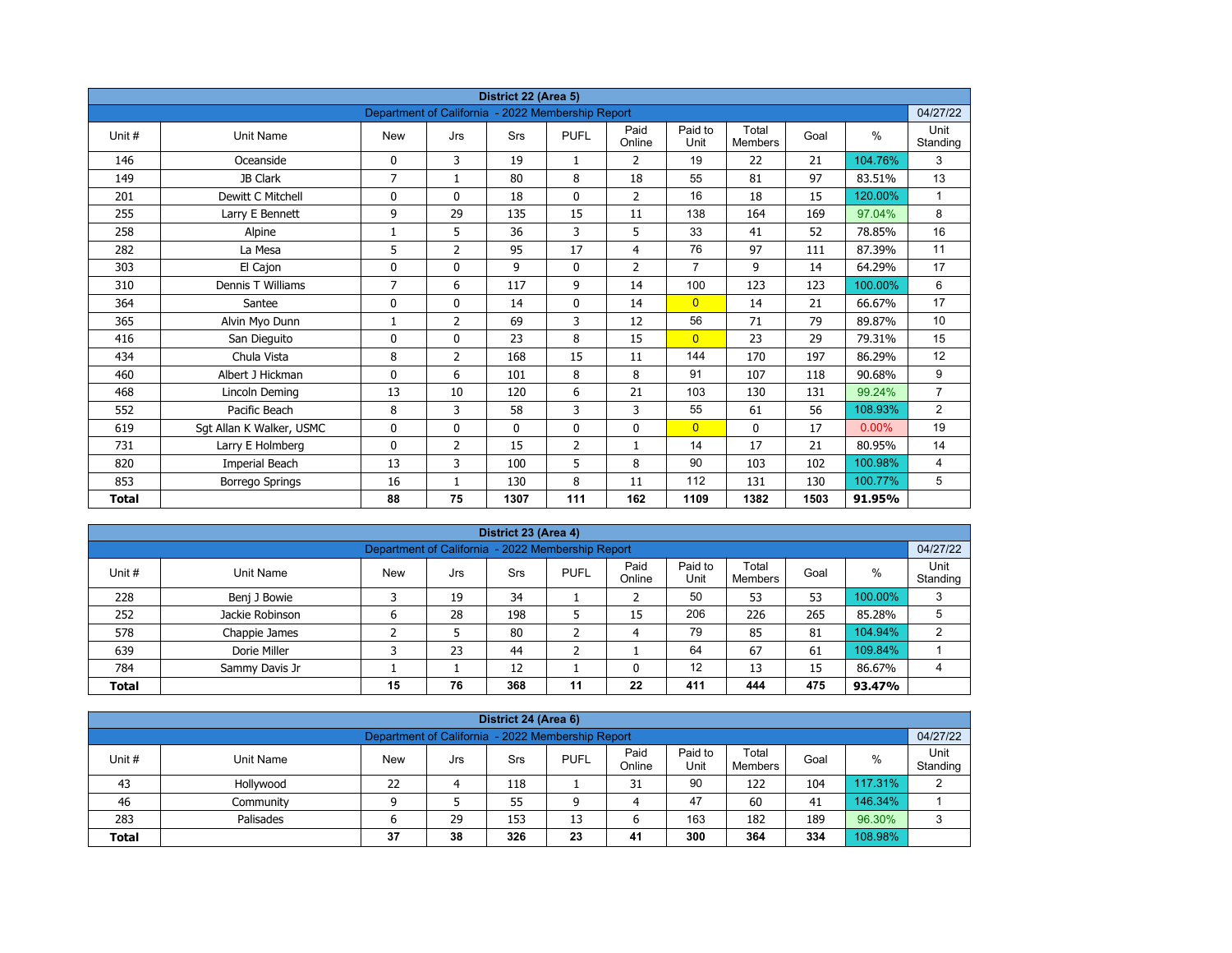| District 25 (Area 5) |                                 |                                                   |                |            |                |                |                 |                         |      |         |                  |  |  |
|----------------------|---------------------------------|---------------------------------------------------|----------------|------------|----------------|----------------|-----------------|-------------------------|------|---------|------------------|--|--|
|                      |                                 | Department of California - 2022 Membership Report |                |            |                |                |                 |                         |      |         | 04/27/22         |  |  |
| Unit #               | <b>Unit Name</b>                | <b>New</b>                                        | Jrs            | <b>Srs</b> | <b>PUFL</b>    | Paid<br>Online | Paid to<br>Unit | Total<br><b>Members</b> | Goal | $\%$    | Unit<br>Standing |  |  |
| 14                   | San Bernardino                  | $\mathbf{1}$                                      | 4              | 39         | $\overline{2}$ | $\overline{2}$ | 39              | 43                      | 42   | 102.38% | 3                |  |  |
| 106                  | Redlands                        | 15                                                | 6              | 164        | 5              | 22             | 143             | 170                     | 176  | 96.59%  | 8                |  |  |
| 112                  | Ontario                         | 8                                                 | 0              | 64         | $\mathbf 0$    | $\overline{4}$ | 60              | 64                      | 69   | 92.75%  | 11               |  |  |
| 155                  | Colton                          | 6                                                 | 13             | 54         | $\overline{2}$ | 5              | 60              | 67                      | 73   | 91.78%  | 12               |  |  |
| 229                  | Leo Collins                     | 3                                                 | 3              | 34         | $\mathbf{1}$   | 5              | 31              | 37                      | 56   | 66.07%  | 19               |  |  |
| 256                  | <b>Apple Valley</b>             | 2                                                 | $\mathbf{1}$   | 31         | $\mathbf{0}$   | $\mathbf{1}$   | 31              | 32                      | 31   | 103.23% | $\overline{2}$   |  |  |
| 262                  | Fontana                         | 10                                                | 12             | 80         | $\mathbf{1}$   | 11             | 80              | 92                      | 84   | 109.52% | $\mathbf{1}$     |  |  |
| 299                  | Chino                           | 23                                                | 5              | 158        | $\overline{7}$ | 15             | 141             | 163                     | 160  | 101.88% | 5                |  |  |
| 324                  | <b>Richard Arnold Griffith</b>  | 6                                                 | 9              | 45         | 5              | 5              | 44              | 54                      | 53   | 101.89% | 4                |  |  |
| 421                  | Highland                        | 28                                                | 25             | 230        | 4              | 23             | 228             | 255                     | 264  | 96.59%  | 8                |  |  |
| 422                  | Robert Allen Romo               | 14                                                | 14             | 109        | $\mathbf{0}$   | 14             | 109             | 123                     | 124  | 99.19%  | $\overline{7}$   |  |  |
| 426                  | Yucaipa Valley                  | 4                                                 | $\Omega$       | 27         | $\mathbf{1}$   | $\mathbf{1}$   | 25              | 27                      | 36   | 75.00%  | 16               |  |  |
| 466                  | Paul F Diekmann                 | 11                                                | $\overline{2}$ | 131        | $\mathbf{1}$   | 8              | 124             | 133                     | 150  | 88.67%  | 14               |  |  |
| 497                  | Bloomington                     | 4                                                 | 0              | 30         | $\mathbf{1}$   | $\mathbf 0$    | 29              | 30                      | 30   | 100.00% | 6                |  |  |
| 584                  | Big Bear Lake/ Sgt Mjr Al Woody | 6                                                 | $\mathbf{0}$   | 80         | 5              | 10             | 65              | 80                      | 97   | 82.47%  | 15               |  |  |
| 650                  | Philip Marmolejo                | 10                                                | 10             | 79         | $\mathbf{1}$   | 0              | 88              | 89                      | 94   | 94.68%  | 10               |  |  |
| 710                  | <b>Guy Wynton Morris</b>        | 11                                                | 14             | 46         | $\mathbf{0}$   | 5              | 55              | 60                      | 88   | 68.18%  | 17               |  |  |
| 751                  | Newberry                        | 3                                                 | $\overline{2}$ | 49         | 3              | 3              | 45              | 51                      | 77   | 66.23%  | 18               |  |  |
| 777                  | Richard O Reed                  | 7                                                 | 19             | 115        | 9              | 3              | 122             | 134                     | 148  | 90.54%  | 13               |  |  |
| 835                  | Rancho Cucamonga                | $\overline{2}$                                    | $\mathbf{0}$   | 24         | 0              | 3              | 21              | 24                      | 14   | 171.43% | $\mathbf{1}$     |  |  |
| <b>Total</b>         |                                 | 174                                               | 139            | 1589       | 48             | 140            | 1540            | 1728                    | 1866 | 92.60%  |                  |  |  |

| District 26 (Area 2)                                                       |                                                               |            |     |     |                |                |                 |                  |      |         |                  |  |  |  |  |
|----------------------------------------------------------------------------|---------------------------------------------------------------|------------|-----|-----|----------------|----------------|-----------------|------------------|------|---------|------------------|--|--|--|--|
|                                                                            | 04/27/22<br>Department of California - 2022 Membership Report |            |     |     |                |                |                 |                  |      |         |                  |  |  |  |  |
| Unit #                                                                     | Unit Name                                                     | <b>New</b> | Jrs | Srs | <b>PUFL</b>    | Paid<br>Online | Paid to<br>Unit | Total<br>Members | Goal | $\%$    | Unit<br>Standing |  |  |  |  |
| 82                                                                         | San Mateo                                                     | 18         |     | 79  | $\overline{2}$ | 5              | 73              | 80               | 87   | 91.95%  | 5                |  |  |  |  |
| 105                                                                        | Redwood City                                                  |            | 4   | 28  | 0              | 0              | 32              | 32               | 25   | 128.00% |                  |  |  |  |  |
| 238                                                                        | Pacifica                                                      | 0          |     | 24  | h              |                | 22              | 25               | 33   | 75.76%  | 6                |  |  |  |  |
| 472                                                                        | George Tadlock- E Unit                                        | 0          |     | 34  | 5              | 21             | 13              | 39               | 37   | 105.41% | $\overline{2}$   |  |  |  |  |
| 474                                                                        | Coastside                                                     | 8          | 0   | 94  | h<br>∠         | 12             | 80              | 94               | 94   | 100.00% | 3                |  |  |  |  |
| 73<br>585<br>78<br>78<br>80<br>97.50%<br>Lloyd J Tobey<br>10<br>0<br>4     |                                                               |            |     |     |                |                |                 |                  |      |         |                  |  |  |  |  |
| 356<br>11<br>337<br>12<br>43<br>293<br>348<br>43<br>97.75%<br><b>Total</b> |                                                               |            |     |     |                |                |                 |                  |      |         |                  |  |  |  |  |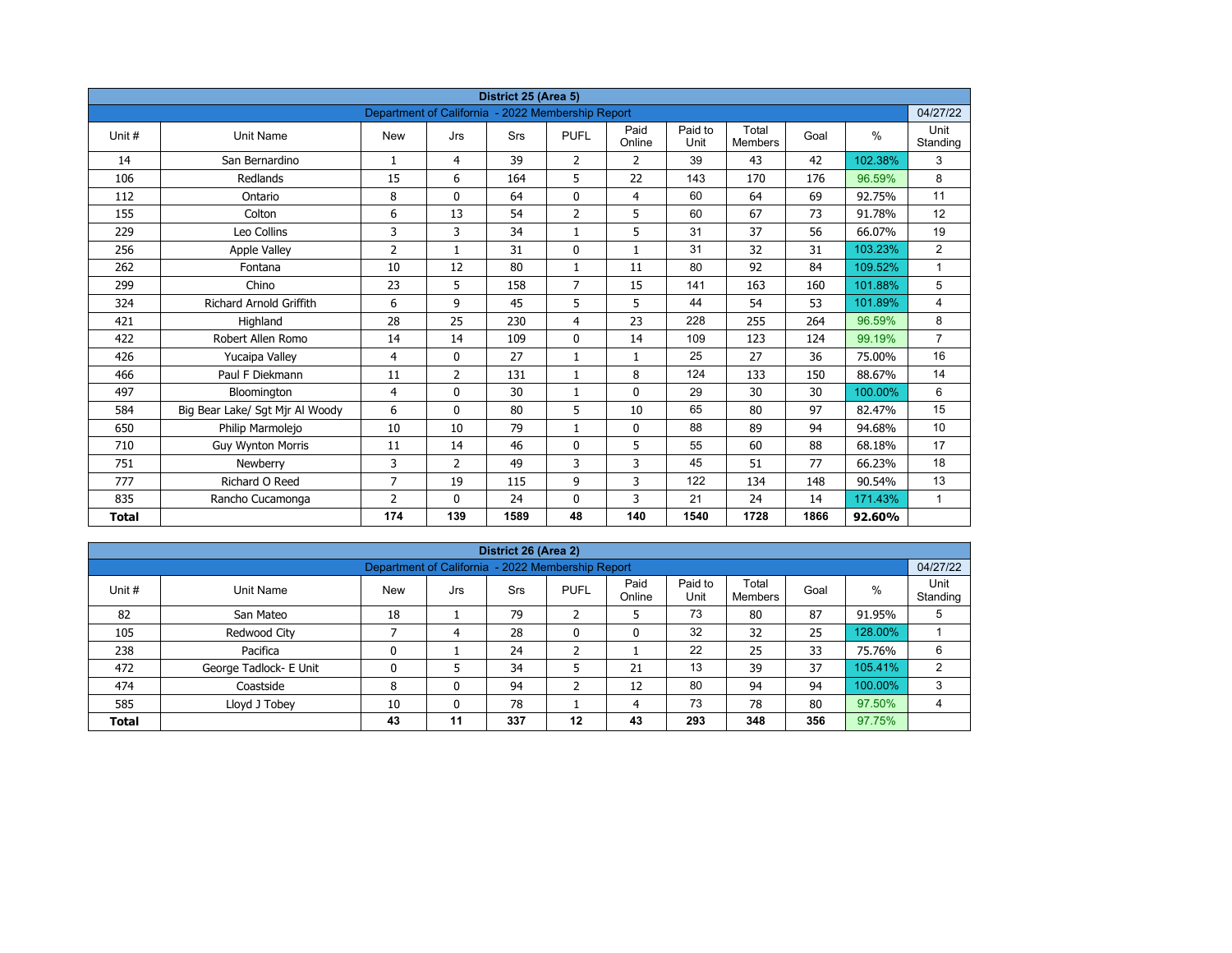| District 27 (Area 3)                                                                                                                                    |                   |  |   |    |  |    |    |    |    |         |   |  |  |  |
|---------------------------------------------------------------------------------------------------------------------------------------------------------|-------------------|--|---|----|--|----|----|----|----|---------|---|--|--|--|
| Department of California - 2022 Membership Report                                                                                                       |                   |  |   |    |  |    |    |    |    |         |   |  |  |  |
| Paid<br>Paid to<br>Total<br>%<br>Unit #<br><b>New</b><br><b>PUFL</b><br>Unit Name<br>Srs<br>Goal<br>Jrs<br>Unit<br>Online<br>Standing<br><b>Members</b> |                   |  |   |    |  |    |    |    |    |         |   |  |  |  |
| 118                                                                                                                                                     | Inyo              |  | 4 | 68 |  |    | 68 | 72 | 74 | 97.30%  | C |  |  |  |
| 457                                                                                                                                                     | Glacier           |  | 0 | 29 |  |    | 24 | 29 | 31 | 93.55%  | 3 |  |  |  |
| 476                                                                                                                                                     | Harry V Bailey Sr |  | 6 | 83 |  | 10 | 79 | 89 | 81 | 109.88% |   |  |  |  |
| 122<br>684<br>158<br>John M Armitage<br>13<br>139<br>87.97%<br>131<br>8<br>Δ                                                                            |                   |  |   |    |  |    |    |    |    |         |   |  |  |  |
| 292<br>344<br>95.64%<br>18<br>329<br>22<br>311<br>28<br><b>Total</b><br>g                                                                               |                   |  |   |    |  |    |    |    |    |         |   |  |  |  |

| District 28 (Area 2) |                          |            |                                                   |            |              |                |                 |                         |      |         |                  |  |  |  |
|----------------------|--------------------------|------------|---------------------------------------------------|------------|--------------|----------------|-----------------|-------------------------|------|---------|------------------|--|--|--|
|                      |                          |            | Department of California - 2022 Membership Report |            |              |                |                 |                         |      |         | 04/27/22         |  |  |  |
| Unit #               | Unit Name                | <b>New</b> | Jrs                                               | <b>Srs</b> | <b>PUFL</b>  | Paid<br>Online | Paid to<br>Unit | Total<br><b>Members</b> | Goal | %       | Unit<br>Standing |  |  |  |
| 31                   | Salinas                  | 0          | $\mathbf{0}$                                      | 96         | 8            | 24             | 64              | 96                      | 158  | 60.76%  | 10               |  |  |  |
| 41                   | Monterey Peninsula       | 6          | 2                                                 | 31         | $\mathbf{0}$ |                | 32              | 33                      | 30   | 110.00% |                  |  |  |  |
| 69                   | San Benito               | 0          | 6                                                 | 26         | $\mathbf{0}$ | 25             | $\overline{7}$  | 32                      | 32   | 100.00% | 5                |  |  |  |
| 81                   | Gonzales                 | 3          | 3                                                 | 43         |              | 4              | 41              | 46                      | 48   | 95.83%  | 6                |  |  |  |
| 121                  | <b>Edward H Lorenson</b> | 0          | $\mathbf{0}$                                      | 16         | 0            |                | 15              | 16                      | 25   | 64.00%  | 9                |  |  |  |
| 512                  | Carmel                   | 6          | $\overline{2}$                                    | 38         | 0            | 11             | 29              | 40                      | 46   | 86.96%  | $\overline{ }$   |  |  |  |
| 589                  | Cecil M Anderson         | 6          | 3                                                 | 37         |              | 7              | 32              | 40                      | 38   | 105.26% | $\overline{2}$   |  |  |  |
| 591                  | Seaside                  | 4          | 7                                                 | 82         | 3            | 5              | 81              | 89                      | 103  | 86.41%  | 8                |  |  |  |
| 593                  | Prunedale                | 13         | 10                                                | 133        | 8            | 18             | 117             | 143                     | 139  | 102.88% | 3                |  |  |  |
| 694                  | <b>Monterey Cypress</b>  | 3          | 14                                                | 155        | 4            | 18             | 147             | 169                     | 166  | 101.81% | 4                |  |  |  |
| <b>Total</b>         |                          | 41         | 47                                                | 657        | 25           | 114            | 565             | 704                     | 785  | 89.68%  |                  |  |  |  |